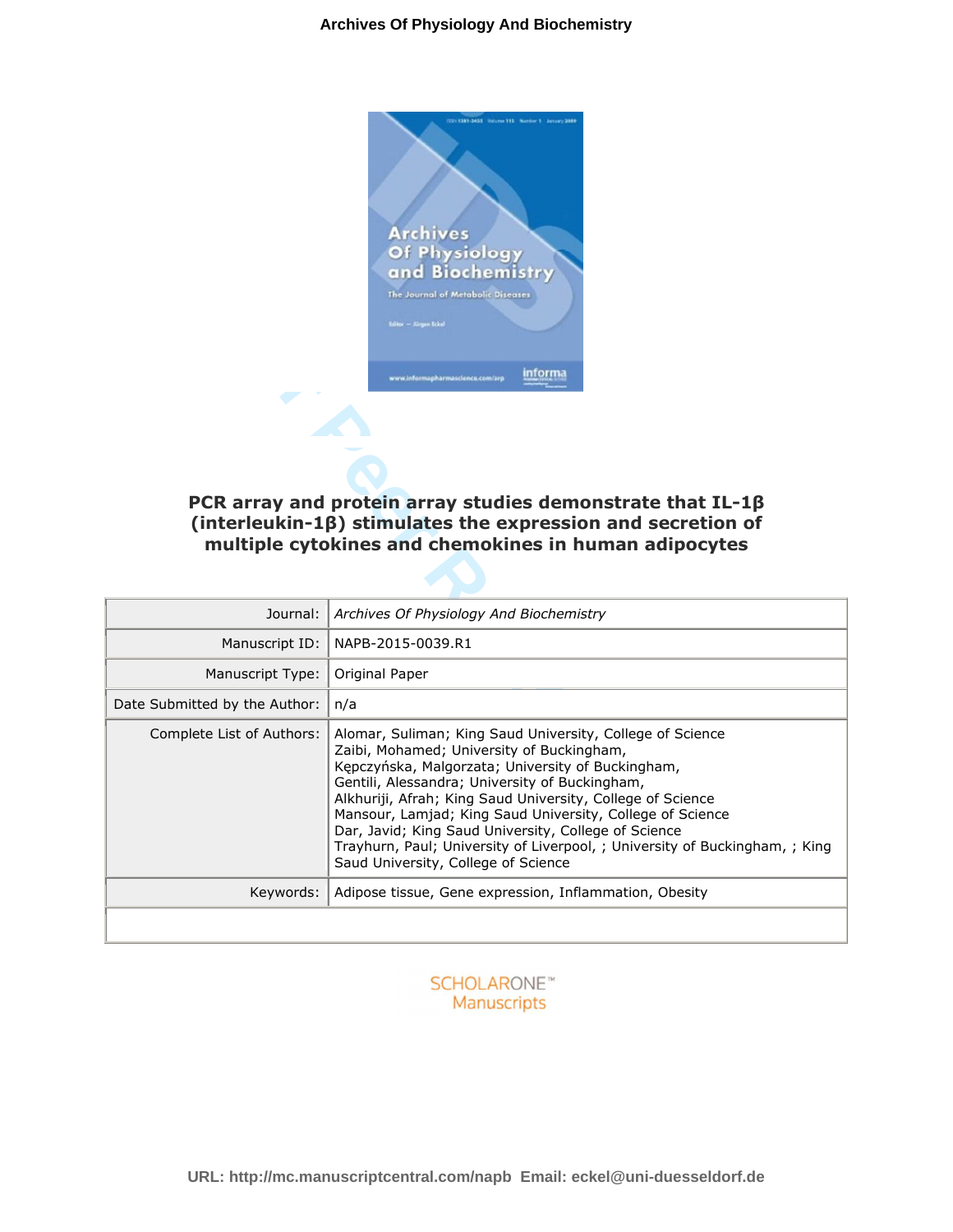# 11 August 2015 **REVISED**

# **PCR array and protein array studies demonstrate that IL-1β (interleukin-1β) stimulates the expression and secretion of multiple cytokines and chemokines in human adipocytes**

Suliman Y. Alomar<sup>1</sup>, Mohamed S. Zaibi<sup>2</sup>, Malgorzata A. Kępczyńska<sup>2</sup>, Alessandra Gentili<sup>2</sup>, Afrah Alkhuriji<sup>1</sup>, Lamjad Mansour<sup>1</sup>, Javid Ahmed Dar<sup>3</sup>, and Paul Trayhurn<sup>1,2</sup> <sup>1</sup>*Zoology Department, College of Science, King Saud University, Riyadh, Saudi Arabia; <sup>2</sup><i>Clore Laboratory, Buckingham Institute for Translational Medicine, University of Buckingham, Buckingham, United Kingdom; Central Laboratory College of Science, King Saud University, Riyadh, Saudi Arabia* 

**RUNNING TITLE**: IL-1β stimulates inflammatory adipokines in human adipocytes Adipose tissue, gene expression, inflammation, obesity

\*Correspondence should be addressed to:

**For Paul Transfer Review of the Adipose tissue, gene expression, inflammation, obesity<br>
For Peer Review of the Adicia Section 2016<br>
Professor Paul Trayburn, FRSE<br>** *Clore Laboratory***<br>** *Buckingbam Institute for Translationa Professor Paul Trayhurn, FRSE Clore Laboratory Buckingham Institute for Translational Medicine University of Buckingham Hunter Street Buckingham MK18 1EG, UK* 

*Email:* p.trayhurn@liverpool.ac.uk Fax: +44 1280 820135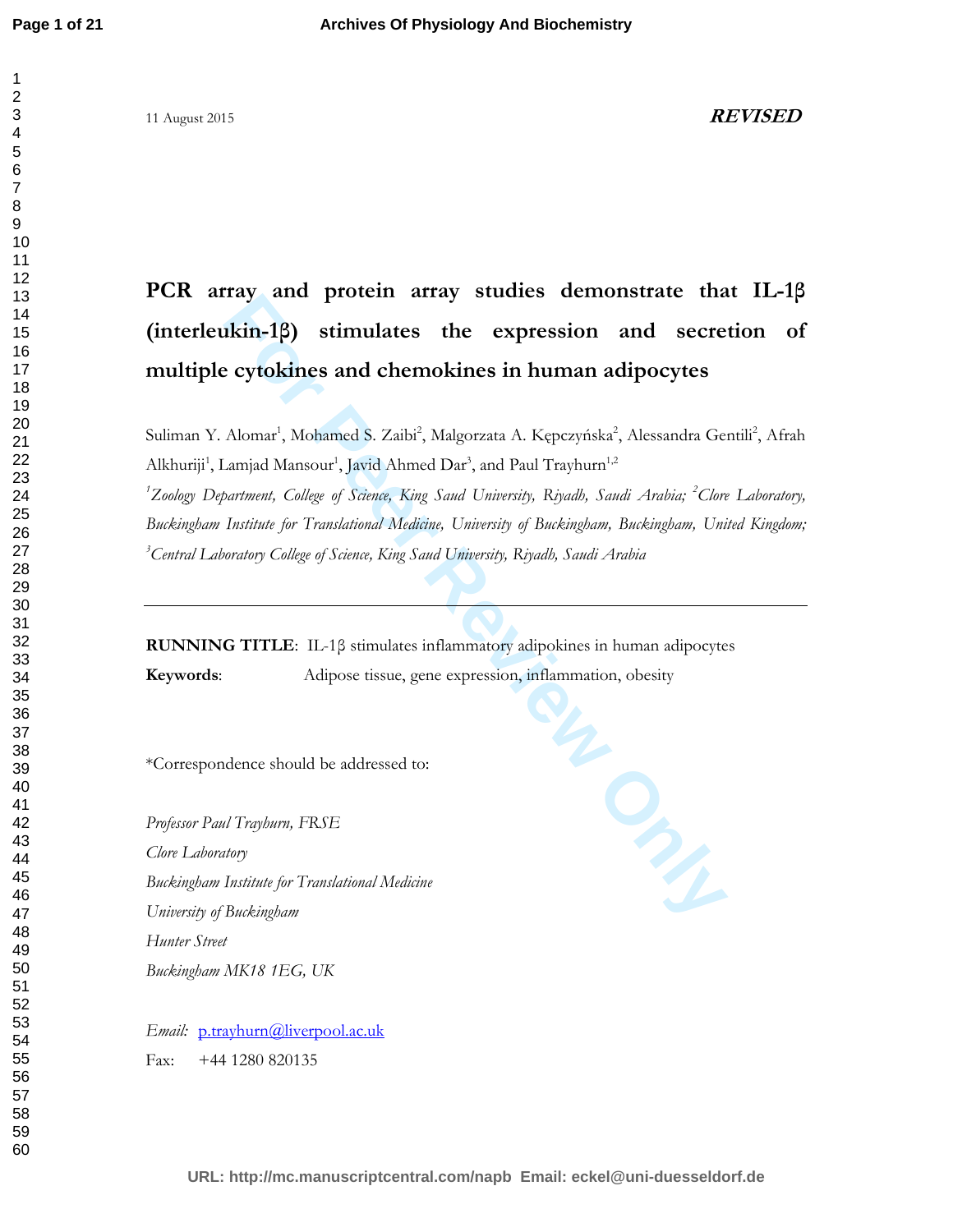#### **Abstract**

**FOR THE PROVIDED STATES** The role of IL-1β in regulating the expression and secretion of cytokines and chemokines by human adipocytes was examined. Adipocytes were incubated with human IL-1β for 4 or 24 h. The expression of a panel of 84 cytokine/chemokine genes was probed using PCR arrays. IL-1β stimulated the expression of >30 cytokine/chemokine genes on the arrays; 15 showed >100-fold increases in mRNA at 4 or 24 h including *CSF3*, *CXCL1*, *CXCL2*, *CXCL12* and *IL8*. *CSF3* exhibited a 10,000-fold increase in mRNA at 4 h. *ADIPOQ* was among the genes whose expression was inhibited. Protein arrays were used to examine the secretion of cytokines/chemokines from adipocytes. IL-1β stimulated the secretion of multiple cytokines/chemokines including MCP-1, IL-8, IP-10, MIP-1α and MCP-4. The most responsive was IP-10, which exhibited a 5,000-fold increase in secretion with IL-1β. IL-1β is likely to play a substantial role in stimulating the inflammatory response in human adipocytes in obesity.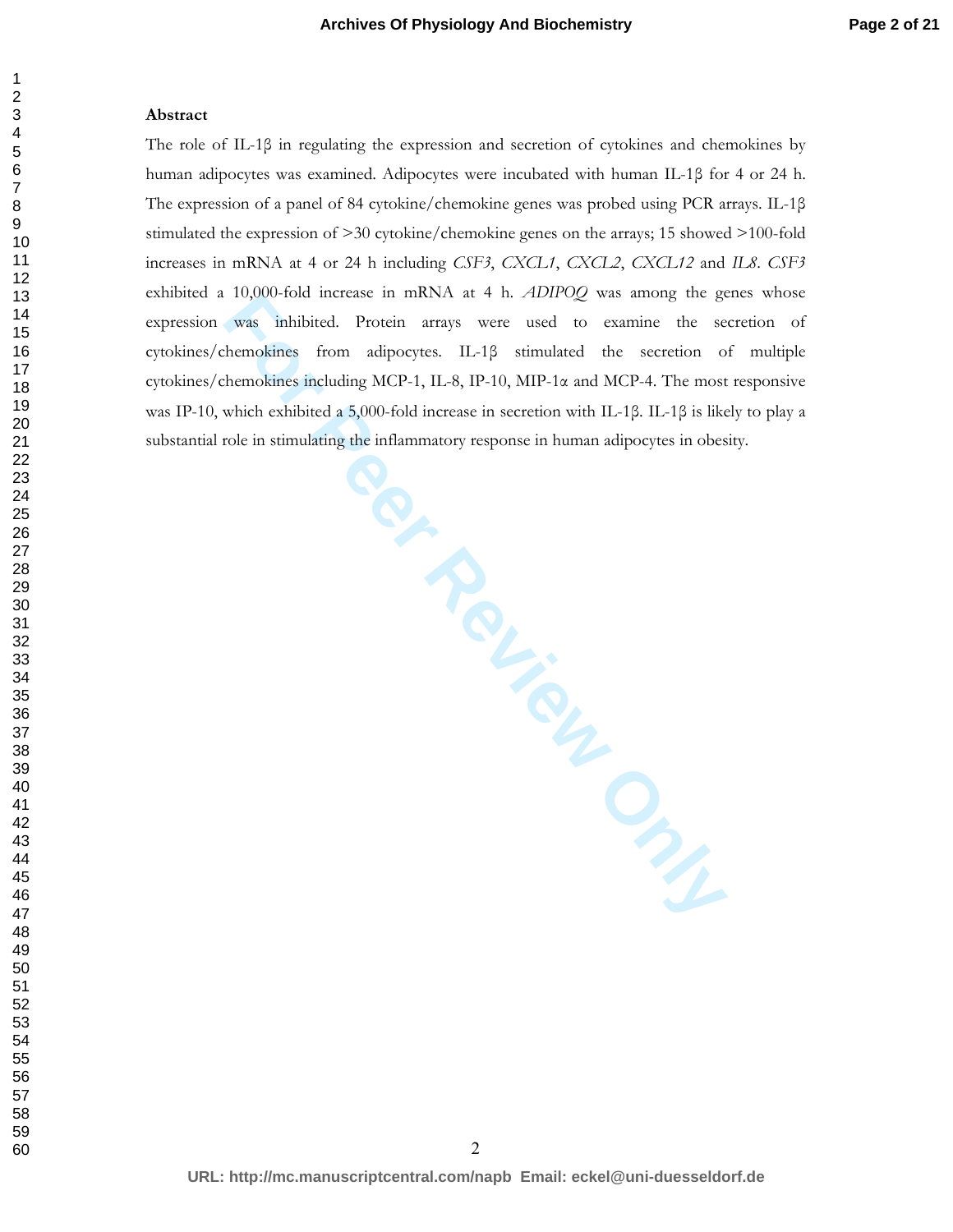#### **Introduction**

Is and other mpu moients (Frimbeck *u al.*, 2001; Frightum & beating, 200<br>
rayhum, 2013). A number of adipokines are associated with the immune<br>
on, and the expression and secretion of some of these protein signals and<br>
( Obesity is defined by an expansion in white adipose tissue mass, and changes in the tissue are considered to underlie the development of several obesity-associated diseases including insulin resistance and the metabolic syndrome (Kopelman, 2000; Hotamisligil, 2006; Rosen & Spiegelman, 2006; Bluher, 2009). White adipose tissue is a major endocrine and secretory organ, with white adipocytes releasing a multiplicity of factors in the form of diverse adipokines, as well as fatty acids and other lipid moieties (Frühbeck *et al.*, 2001; Trayhurn & Beattie, 2001; Rajala *et al.*, 2003; Trayhurn, 2013). A number of adipokines are associated with the immune system and inflammation, and the expression and secretion of some of these protein signals and factors rise in obesity (Rajala *et al.*, 2003; Hotamisligil, 2006; Trayhurn, 2013); examples include TNFα (tumour necrosis factor α), IL-6 (interleukin-6) and leptin. A notable exception is the hormone adiponectin, with its anti-inflammatory and insulin sensitising actions (Ouchi *et al.*, 1999; Yokota *et al.*, 2000; Berg *et al.*, 2001; Yamauchi *et al.*, 2001), the production and secretion of which falls as fat mass expands (Arita *et al.*, 1999; Hotta *et al.*, 2000). The establishment of an inflammatory state in adipose tissue in obesity, which includes the recruitment of activated macrophages and other immune cells (Weisberg *et al.*, 2003; Xu *et al.*, 2003; Pond, 2005; Bertola *et al.*, 2012; Brestoff *et al.*, 2015), is widely considered to underpin the development of the diseases associated with the obese state.

 The factors which stimulate the production of inflammation-related adipokines have been widely examined in cell culture studies on rodent and human white adipocytes. The proinflammatory cytokine  $TNF\alpha$  has a substantial stimulatory effect, increasing the expression and release of other inflammation-related factors including IL-6, NGF (nerve growth factor), MCP-1 (monocyte chemoattractant protein-1), MMP1 and MMP3 (matrix metalloproteinases 1 and 3) (Wang *et al.*, 2005; O'Hara *et al.*, 2009). There has, however, been little focus on the extent to which another classical pro-inflammatory cytokine, IL-1β (interleukin-1β) – which is implicated in a wide range of inflammatory diseases in other cells and tissues (see (Fietta *et al.*, 2014; Lopalco *et al.*, 2015)) - is important in stimulating the inflammatory response in adipocytes. Macrophage-conditioned medium has a major stimulatory effect on gene expression in human adipocytes and preadipocytes (Lacasa *et al.*, 2007; O'Hara *et al.*, 2009), particularly of matrix metalloproteinases and this effect on MMP expression and secretion is mimicked by IL-1β (O'Hara *et al.*, 2012). IL-1β has also been shown to stimulate the expression and release of several cytokines and chemokines, including IL-6 and MCP-1, and these changes are accompanied by down-regulation of the production of proteins in the insulin signalling pathway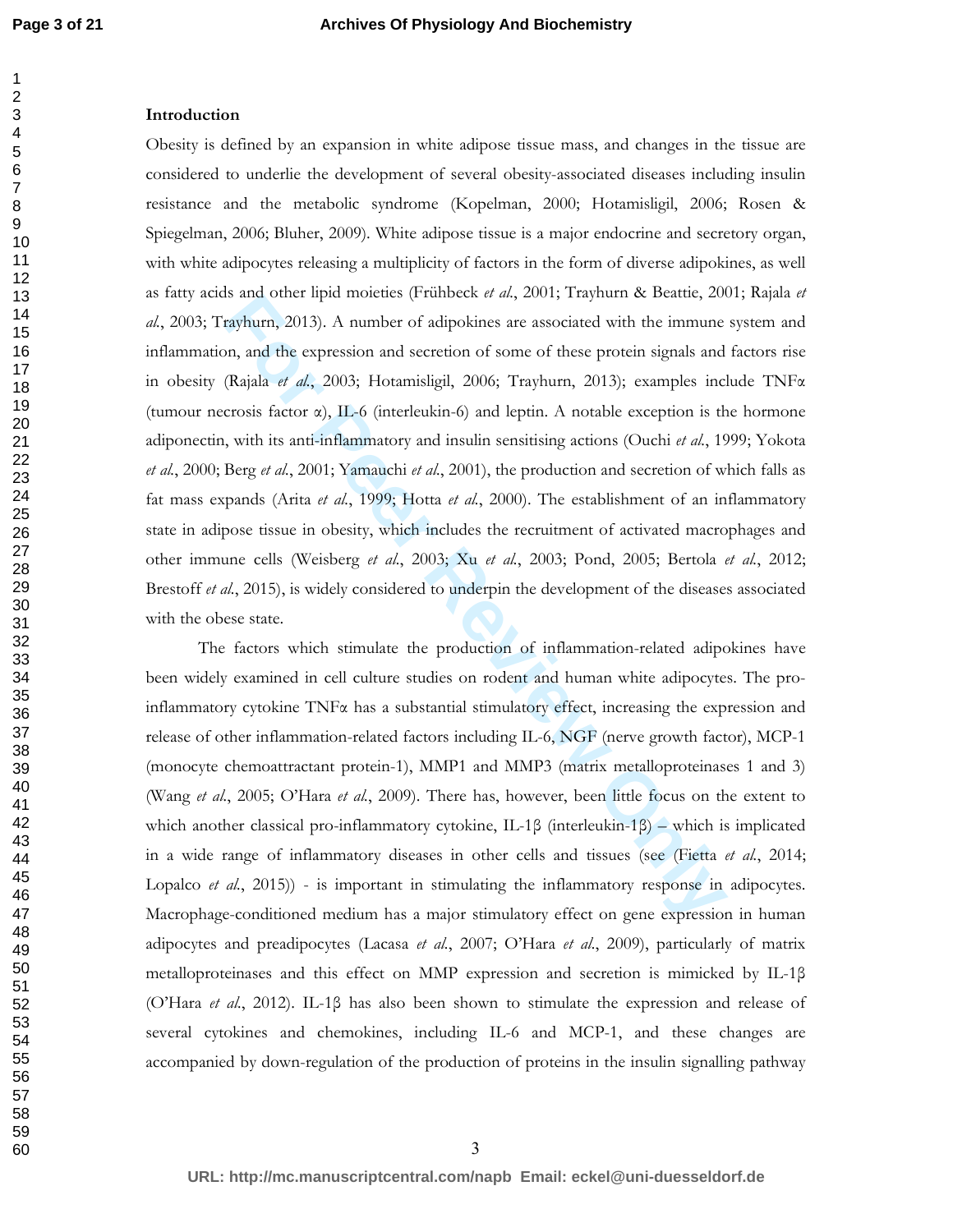(Gao *et al.*, 2014). In the case of human pre-adipocytes, IL-1β has been identified as a key regulator of IL-6 production (O'Hara *et al.*, 2012).

IL-1β is predicted to have extensive effects on the inflammatory response in human fat cells and this proposition has been examined in the present study. PCR arrays were used to measure the effect of IL-1β on the expression of a panel of 84 cytokine and chemokine genes, while protein arrays have been employed to determine the effects on the secretion of key inflammation-related adipokines.

#### **Materials and Methods**

#### **Cell culture**

**EXECUTE THE CONSTRANT CONDUGATE CONSTRANT CONDIG CONDING THE CONDISTING CONDISTING THE CONDIST CONDUCT TO PROPORABLY CONDIST THE PREVIEW ONLY AND SERVE PROPORTED THE PREVIEW PROTHER SHOW THE PREVIEW PROPORT PROPORT PROPOR** Human fibroblastic preadipocytes (C-12730) and the requisite proprietary culture media were obtained from PromoCell (Germany). The cells had been isolated from the subcutaneous white adipose tissue of an obese Caucasian female, aged 59 years. The pre-adipocytes (5,000 cells/cm²) were plated in 12-well plates and incubated in pre-adipocyte growth medium (C-27410); this medium contains 5% fetal calf serum, epidermal growth factor (10 ng/ml), hydrocortisone (1  $\mu$ g/ml) and heparin (90  $\mu$ g/ml). When the cells had reached confluence (6-7 days), growth media was removed and the cells were incubated in pre-adipocyte differentiation medium (C-27436) to induce differentiation. The differentiation medium is supplemented with insulin (0.5  $\mu$ g/ml), dexamathasone (400 ng/ml), IBMX (44  $\mu$ g/ml), thyroxine (9 ng/ml) and ciglitazone (3 µg/ml), and does not contain fetal calf serum. After 72 h the cells were transferred to Adipocyte Nutrition Medium (C-27438); this medium contains 3% fetal calf serum, insulin  $(0.5 \text{ µg/ml})$  and dexamethasone  $(400 \text{ ng/ml})$ . The medium was changed every  $2/3$  days and the cells were used at 12 days after the induction of differentiation, by which time they contained multiple lipid droplets. The presence of lipid droplets was confirmed by Oil Red O staining.

Human recombinant IL-1β (Sigma, UK) was added to the wells at a dose of 2 ng/ml which previous studies have demonstrated provides a maximal, or near-maximal, response in human fat cells (Gao & Bing, 2011). Groups of adipocytes were treated with IL-1β for either 4 h or 24 h (from previous pilot studies, a near maximal response was evident at 4 h); control cells were incubated without IL-1β. After incubation, the medium was removed and the adipocytes washed with ice-cold PBS and frozen in TRI Reagent (Sigma UK) and stored at -80°C. The medium was stored at -20°C until required for analysis at which point it was thawed and kept on ice during the plating of samples; the medium was not centrifuged prior to analysis so the presence of vesicular structures containing soluble and membrane-associated cytokines cannot be excluded. Six sets of cells were taken for each group.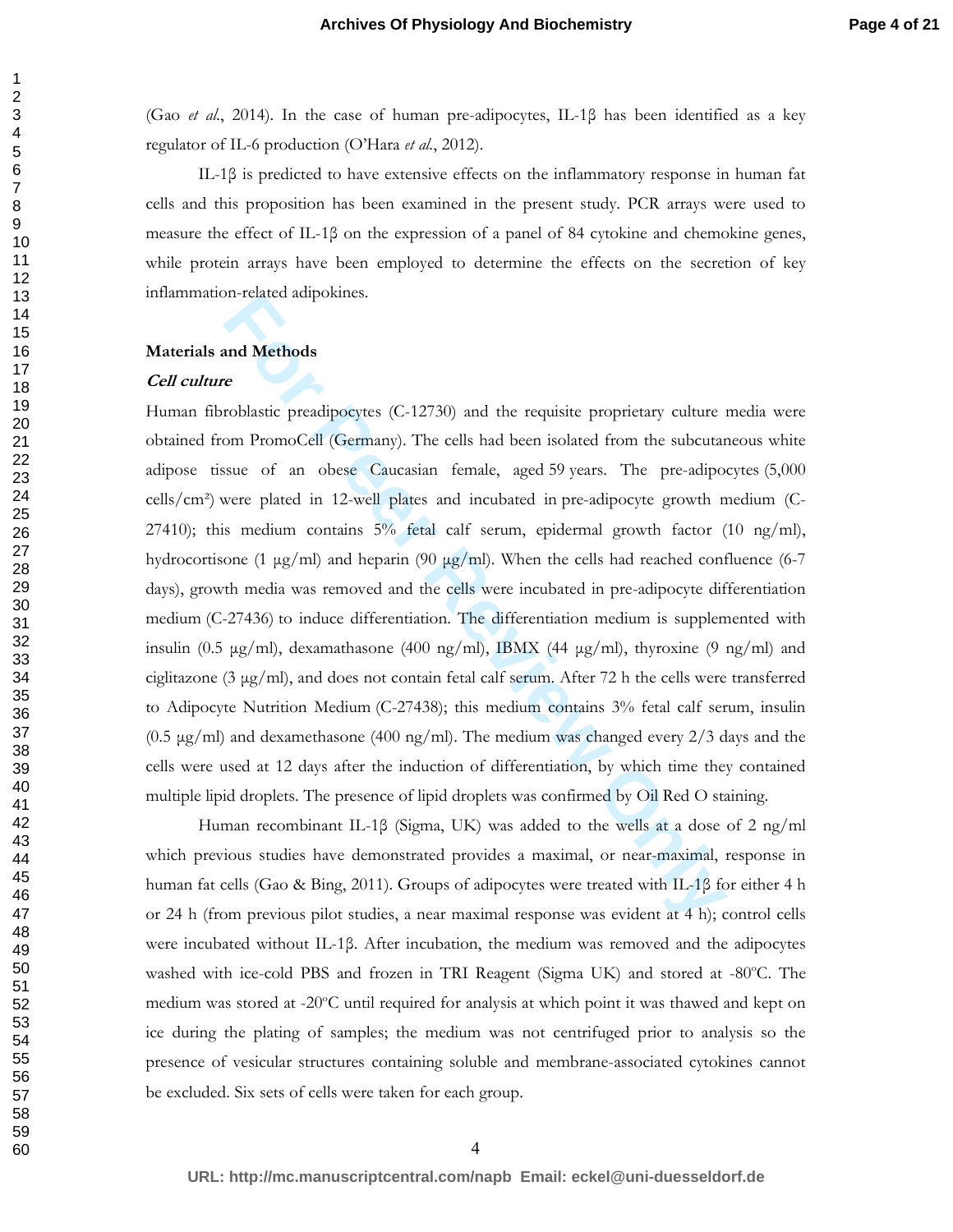#### **RNA extraction**

Human adipocytes were homogenized in TRI Reagent (Sigma, UK) and total RNA isolated using the RNeasy® Micro Kit (SABiosciences, Qiagen, UK)**.** The purity and concentration of RNA was quantified with a UV-Vis spectrophotometer (NanoDrop 1000, USA) in 1 µl samples; all samples had 260/280 nm and 260/230 nm average absorbance ratios of 2.0. The integrity of the RNA was analysed by an Agilent 2100 bioanalyser (Agilent Technologies, Germany). The RNA Integrity Number for RNA samples was equal to 10.

### **PCR arrays**

**For Perrony Standard School Conservation** (1.5 µg) was DNAse-treated and reverse transcribed using a RT<sup>2</sup> First (1.5 µg) was DNAse-treated and reverse transcribed using a RT<sup>2</sup> First crees, Qiagen, UK). Human cytokine an Total RNA (1.5  $\mu$ g) was DNAse-treated and reverse transcribed using a RT<sup>2</sup> First Strand Kit (SABiosciences, Qiagen, UK). Human cytokine and chemokine  $RT^2$  Profiler<sup>TM</sup> PCR arrays with SYBR® Green were performed to screen the expression of 84 genes in mature human adipocytes exposed to IL-1β; the strategy was similar to that employed previously using hypoxia signalling pathway arrays to investigate the effects of low  $O_2$  tension on gene expression in adipocytes (Wang *et al.*, 2008). PCR amplification was performed using real-time PCR detection (ABI StepOneplus<sup>TM</sup>, Applied Biosystems, USA) with a two-step thermal cycling: 95°C for 10 min, followed by 40 cycles (95 $^{\circ}$ C for 15 sec, 60 $^{\circ}$ C for 1 min). Data were analysed using the comparative  $\triangle^{\Delta}$ Ct method and expressed as fold-changes in the target gene normalised to the mean of endogenous control genes (*ACTB, B2M, GAPDH, HPRT* and *RPLP0)* in adipocytes treated with IL-1β, and related to the expression of the untreated samples (normalised such that the controls  $= 1$ ).

#### **Protein arrays**

Selected cytokines and chemokines released into the cell culture medium were measured using MSD Cytokines and Chemokines assay kits (Meso Scale Discovery, USA). These are sandwich immunoassays and provide a rapid and convenient method for measuring the levels of protein targets in a small volume sample. MSD plates were pre-coated with capture antibodies on independent and well-defined spots. Ten multi-spot plates were used: V-PLEX Cytokine Panel 1 human Kit (Ref: K15050D), V-PLEX Chemokine Panel 1 human Kit (Ref: K15047D) and V-PLEX Pro-inflammatory Panel 1 human Kit (Ref: K15049D).

Briefly, 50  $\mu$ l samples or calibrators were added per well in duplicate and the plate was sealed and incubated at room temperature with shaking (700-1000 oscillations/min) for 2 h. The plate was washed three times with 200  $\mu$ /well of wash buffer and 25  $\mu$ l of detection antibody solution was added to each well. The plate was then sealed and incubated at room temperature with shaking (700-1000 oscillations/min) for a further 2 h. Finally, the plate was washed as described previously and 150 µl of reading buffer was added to each plate and read using a MSD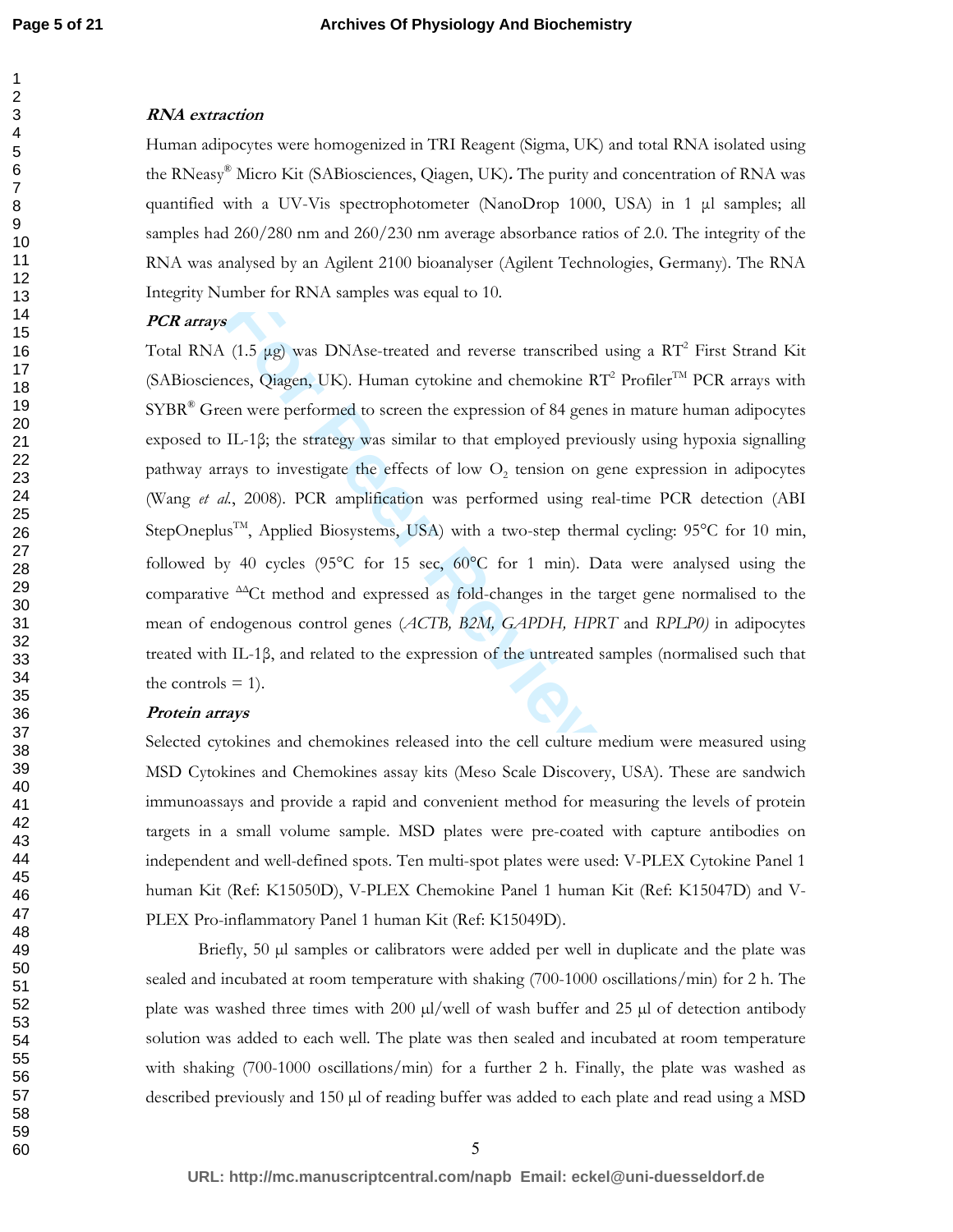instrument (SECTOR Imager 2400). The data were analysed using Meso Scale software. The lowest limit of detection was for IL-8 (0.01 pg/ml).

#### **Statistical analysis**

The statistical significance of differences between groups was assessed using Student's 't' test.

#### **Results**

#### **Gene expression**

The human adipocytes used here were employed at 12 days after the induction of differentiation from fibroblastic preadipocytes. At this stage, they contained multiple lipid droplets as demonstrated by Oil Red O staining. The adipocytes were incubated with IL-1β for either 4 or 24 h, in order to examine both acute and sustained responses to the cytokine. Gene expression in the cells was then probed with a pathway-specific PCR array for 84 cytokine and chemokine genes. Stringent criteria of a >2.0-fold increase in mRNA level at *P<0.05* (or more), were employed to assess whether IL-1β had a significant effect on gene expression.

**EXECUTE:** 1.000-fold at 4 b, indicating a marked attical by the endomological or other or oxidation of diffusive preadipocytes. At this stage, they contained multiple lipid of by Oil Red O staining. The adipocytes were i At 4 h of treatment with IL-1β, the expression of 33 genes was significantly increased relative to control cells, amounting to >one-third of the genes represented on the arrays (Table 1). The most strongly upregulated genes were *CSF3*, *CXCL2*, *CXCL1* and *CXCL10*, each of which showed >1,000-fold increases in mRNA level (Table 1). IL-1β mRNA level was also increased >1,000-fold at 4 h, indicating a marked autocatalytic effect on the expression of the cytokine. Other cytokine and chemokine genes whose expression was stimulated by IL-1β at 4 h included *IL6*, *IL7*, *IL8*, *IL15*, *CCL5*, *MCP1*, *MCP2*, *MCP3* and *BMP2*. In contrast to the substantial number of genes where expression was stimulated by IL-1β, the expression of only three genes on the arrays was decreased at 4 h; these were *SPP1*, *IL16* and *NODAL*, which encode secreted phosphoprotein 1 (osteopontin), interleukin-16 and pro interleukin-16, respectively.

 The mRNA level of slightly fewer genes was increased at 24 h of treatment with IL-1β than at  $4 h - 25$  genes compared with 33 at  $4 h$  (Table 1). However, the pattern of stimulated genes was broadly similar at the two times. *CSF3* was the most highly stimulated gene at 24 h, as at 4 h, with an increase in mRNA level of nearly 5,000-fold at the longer time-point. Other highly upregulated genes at 24 h were *CCL5*, *CCL20*, *CCL19* and *CXCL1*, each of which exhibited a more than 1,000-fold increase in mRNA level. The highly pronounced autocatalytic effect on IL-1β expression had, however, terminated by 24 h. Of the 25 genes whose expression was increased following 24 h treatment with IL-1β, only *CXCL12* exhibited an increase at 24 h, but not at 4 h.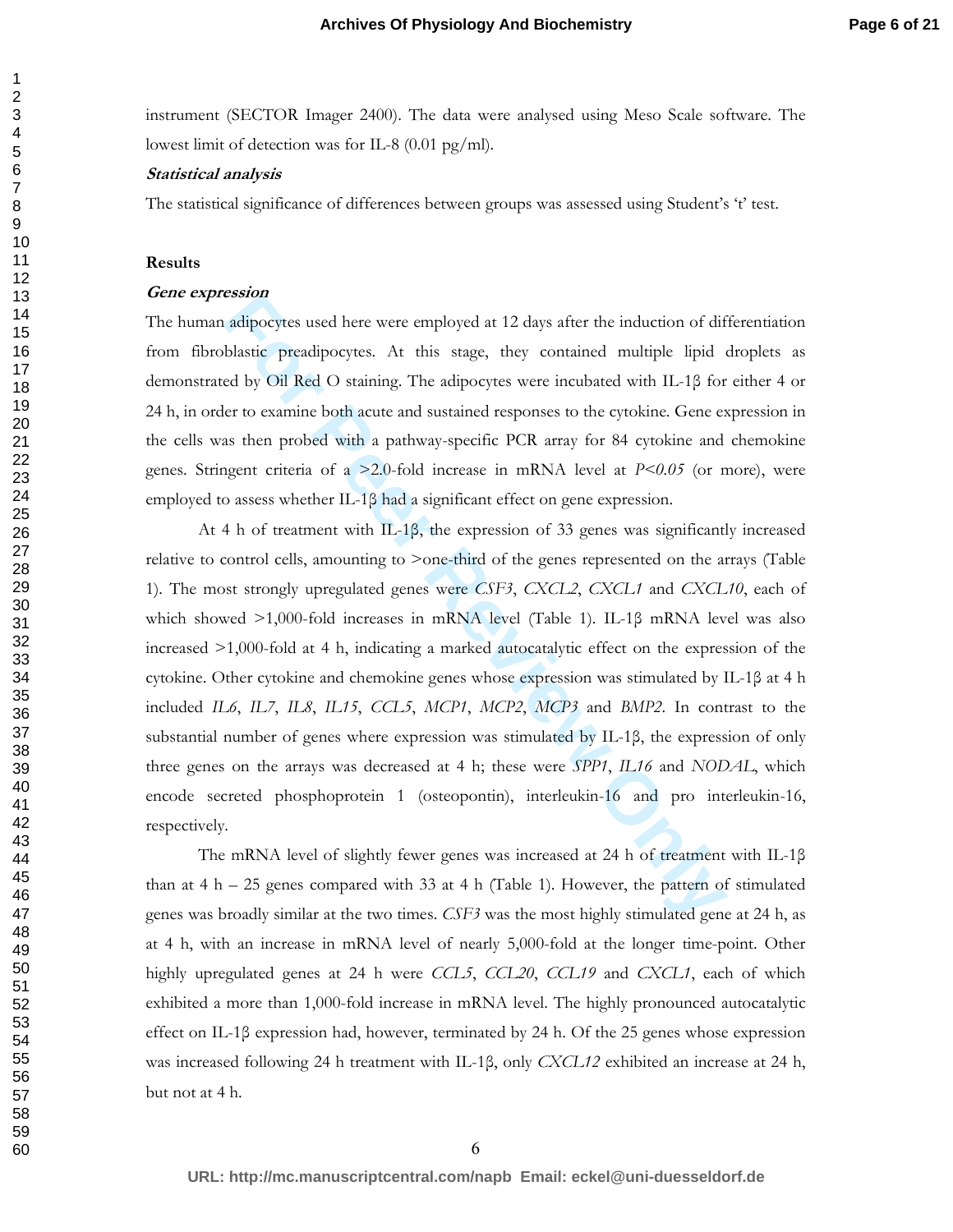#### **Archives Of Physiology And Biochemistry**

With some genes, such as *CSF3*, *IL8*, *CCL3*, *LIF* and *CXCL10*, the response to IL-1β was markedly lower at 24 h than at 4 h. For other genes, expression was higher at 24 h than at 4 h, and these include *CCL5*, *CCL19* and *CXCL5*. Examples of the overall pattern of responses to IL-1β are shown in Fig. 1. More genes were downregulated by IL-1β at 24 h than at 4 h – 11 as compared with 3 – and only the expression of *NODAL* was significantly inhibited at both timepoints. Among the genes whose expression was decreased following 24 h treatment with IL-1β was *ADIPOQ* (Fig. 1), which encodes the adipocyte hormone adiponectin. The expression of one gene, *TGFB2,* was significantly raised at 4 h, but decreased at 24 h.

#### **Protein secretion**

The production and release of selected cytokines and chemokines in response to IL-1β was then examined in the culture medium employing protein arrays. The proteins were selected primarily on the basis of the PCR array data, including those where there was a strong response to IL-1 $\beta$ and where the Ct values implied that sufficient quantities of the protein were likely to be secreted. The measurements were made only on the 24 h samples, to maximise the likelihood of detecting proteins of low abundance, and the culture medium was screened for a total of nearly 30 proteins.

*ng* (rig. 1), winen encodes the adpooyte nominole adponentia. The ex<br> **GFB2**, was significantly raised at 4 h, but decreased at 24 h.<br> **For PEP**, was significantly raised at 4 h, but decreased at 24 h.<br> **For PEP**, was si The release of 23 of the proteins examined was stimulated by IL-1β by at least 2-fold (Table 2). The proteins which showed the greatest concentration in the medium following treatment with IL-1β were IL-6, IL-8 and MCP-1, each of which was present at ng levels (between 2 and 8 ng/ml medium). The release of all three of these adipokines was substantially stimulated by IL-1β; this was also the case for most of the other cytokines and chemokines on the arrays (Table 2). Several proteins, including IP-10 (interferon gamma-induced protein 10), TNFα, IL-13, IL-4 and MIP-1β (macrophage inflammatory protein 1β), were either undetectable or barely detectable in the medium of control cells, secretion being only evident in the IL-1β treated adipocytes. This reflects the gene expression data where the mRNA was detected essentially only in treated cells. The overall pattern of responses to IL-1β are shown in Fig. 2.

The few examples of proteins where the release into the culture medium was not stimulated by IL-1β included IL-5, IL-16 and IL-1α. Indeed, IL-1α was the sole protein of those examined where secretion was strongly inhibited by IL-1β; although expression of the *IL1A* gene was stimulated at 4 h, at 24 h there was a decrease in mRNA level which was not, however, statistically significant.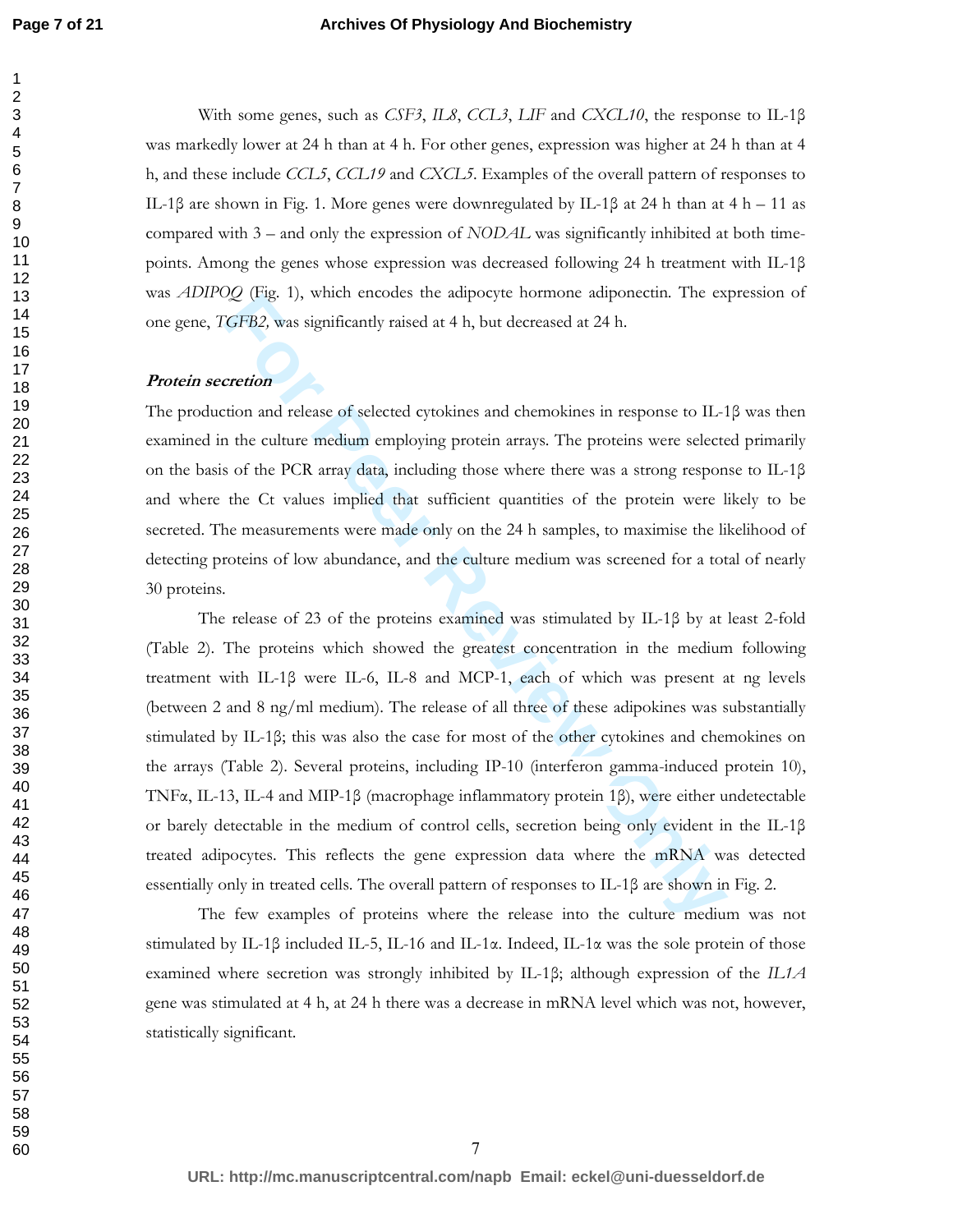#### **Discussion**

The presence of inflammation in white adipose tissue in obesity, together with its link with the key diseases associated with the obese state (Hotamisligil, 2006; Rosen & Spiegelman, 2006; Bluher, 2009), has resulted in interest in the factors that underlie and modulate the inflammatory response in fat cells. A number of studies have examined the role of TNF $\alpha$ , a key proinflammatory factor, and of activators of PPAR<sub>Y</sub>. TNF $\alpha$  has, for example, been shown to stimulate the expression and release of multiple inflammation-related factors including IL-6, MCP-1, VEGF (vascular endothelial growth factor) and NGF, while inhibiting the production of leptin (Peeraully *et al.*, 2004; Wang *et al.*, 2005; Wang & Trayhurn, 2006). TNFα is itself produced by adipocytes, being linked to the induction of insulin resistance (Hotamisligil *et al.*, 1993), and this cytokine was one of the first adipokines to be identified.

is expression and release of multiple minalmination-related factors included<br>*GF* (vascular endothelial growth factor) and NGF, while inhibiting the prailly  $d$   $d$ , 2004; Wang  $d$   $d$ , 2005; Wang & Trayhurn, 2006). TNFa i In a recent study using bead arrays, LPS (lipopolysaccharide) was shown to stimulate the expression and release of multiple cytokines and chemokines in human adipocytes (Meijer *et al.*, 2011). Adipocytes both exhibit immune cell functions and prime inflammation in a manner that it is independent of macrophages. Macrophages themselves not only participate directly in the inflammatory response in adipose tissue being recruited as tissue mass expands in obesity (Weisberg *et al.*, 2003; Xu *et al.*, 2003), but they also stimulate the production of inflammationrelated factors in fat cells. Microarray studies on human adipocytes, for example, have demonstrated that conditioned medium from macrophages stimulates the expression of multiple genes (in excess of 1000) (O'Hara *et al.*, 2009). The major pathways modulated by macrophageconditioned medium in adipocytes encompass those involved in inflammation, macrophage infiltration, glucose uptake and lipid metabolism. Among the most highly up-regulated genes in human fat cells are several matrix metalloproteinases, particularly *MMP1*, *MMP3* and *MMP10* (O'Hara *et al.*, 2009).

The secretion of MMPs from adipocytes is also strongly stimulated by macrophageconditioned medium, consistent with tissue remodelling during inflammation. This effect on both gene expression and release of the encoded protein is mimicked by TNFα (O'Hara *et al.*, 2009). The extent to which other secreted factors from macrophages, particularly IL-1β, stimulates the production of inflammation-related factors by adipocytes is essentially unknown, despite the central role of this cytokine in inflammation and disease processes in other tissues (Fietta *et al.*, 2014; Lopalco *et al.*, 2015). Nevertheless, IL-1β has been shown to be a regulator of IL-6 production by human preadipocytes (O'Hara *et al.*, 2012), and to stimulate the expression and release of IL-6 and MCP-1 in human fat cells (Gao *et al.*, 2014). IL-1β, like TNFα, is an adipokine, being synthesised and secreted by adipocytes themselves. As such, both adipocytes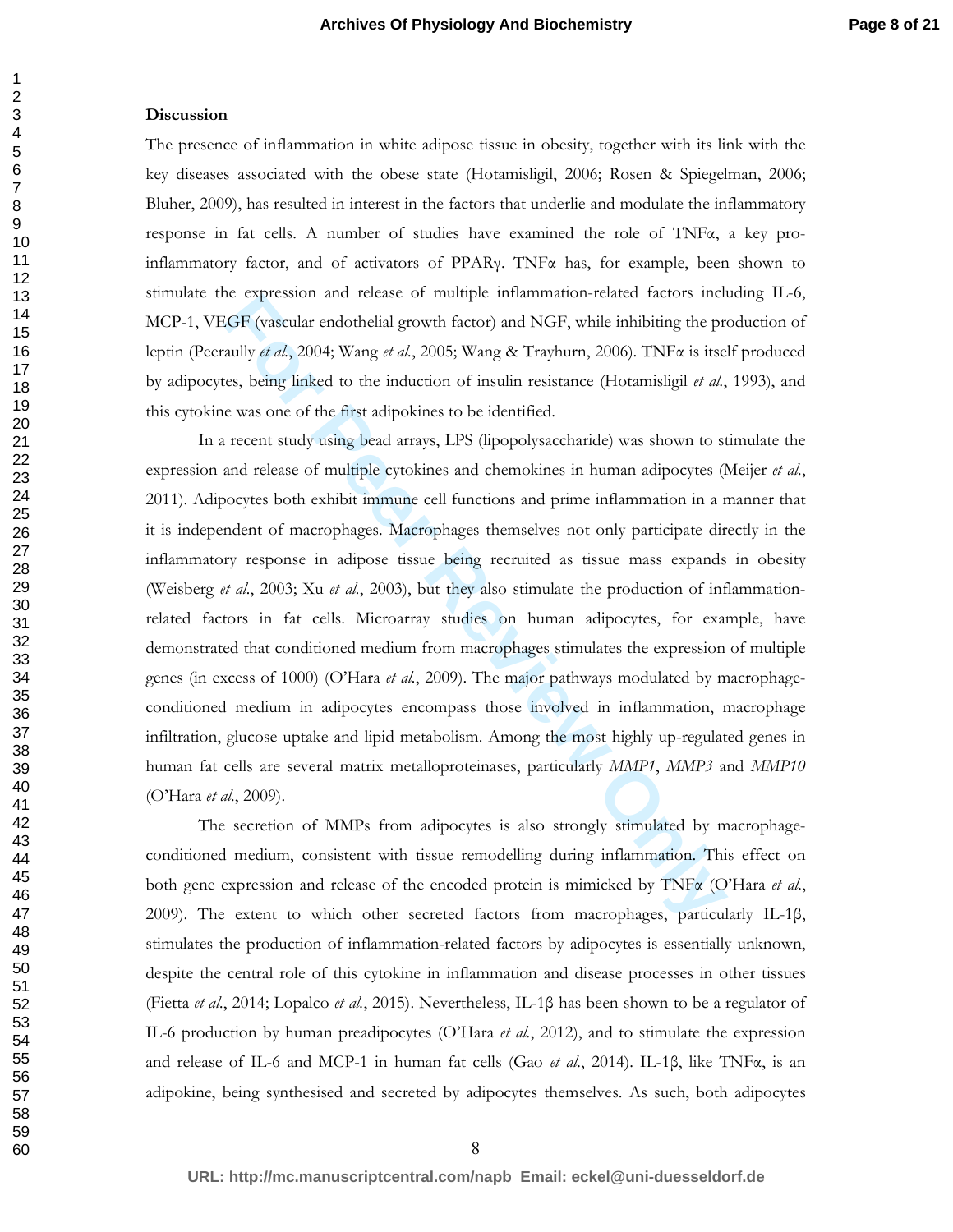# **Archives Of Physiology And Biochemistry**

and macrophages are sources of IL-1 $\beta$  in adipose tissue, and the action of the cytokine on fat cells may be autocrine as well as paracrine.

The present study demonstrates that IL-1β has an extensive stimulatory effect on the expression and release of cytokines and chemokines in human adipocytes. Indeed, a wide range of these factors are clearly expressed and secreted by human fat cells, with production being markedly enhanced by IL-1β. Quantitatively, the most important factors released in response to IL-1β were MCP-1, IL-8, IL-6, VEGF, IP-10 and MIP-1α, with IP-10 showing the largest proportionate increase in secretion. Substantial responses to IL-1β were also evident for IL-4, GM-CSF (granulocyte macrophage-colony-stimulating factor), TNFα, IL12p70 (interleukin 12 subunit p70) and IFNγ (interferon  $\gamma$ ), but the absolute amount of these factors released over the 24 h culture period was much lower. GM-CSF, which is coded by *CSF2*, exhibited the largest response at the gene expression level in terms of the fold increase in mRNA level.

For MCP-1, 11-0, 11-0, VEGP; IP-10 and MIP-12, WHI TP-10 showing<br>the increase in secretion. Substantial responses to IL-1β were also evident<br>granulocyte macrophage-colony-stimulating factor), TNFa, IL12p70 (int<br>y and IFNy It is, of course, important to recognise that high 'fold increases' can reflect what may be negligible gene expression or protein secretion in control, un-treated cells, leading to the denominator being minimal. In the case of the protein measurements, for a small number of cytokines/chemokines the levels observed in the medium from control adipocytes were at, or close to, the limit of detection of the arrays. Thus, in some cases the fold-change in response to IL-1β is likely to be an under-estimate. In practise, what is significant is that IL-1β induces a substantial stimulation of the expression and secretion of key cytokines and chemokines, rather than the precise scale of response. It should also be noted that as with a number of such studies, a limitation of the present work is that the adipocytes were derived from a single donor.

Stimulation of the production and release of some of these proteins by LPS (Meijer *et al.*, 2011), and also by  $TNF\alpha$ , has been observed previously in human adipocytes, as noted above. This includes IL-6 and MCP-1 in the case of TNFα, while both IL-1β and LPS stimulate the secretion of factors such as IL-8, MIP-1β, IP-10, eotaxin and GM-CSF (Meijer *et al.*, 2011). There are, however, important differences in the response to IL-1β and LPS; for example, the secretion of IL-7 and IL-10 is reduced following treatment with LPS, while the expression and release of both these factors is stimulated by IL-1β. This reflects the different receptors (and intracellular signalling systems) for IL-1β and LPS – respectively, IL-R1 and Toll-like receptor 4  $(TLR-4)$ .

Similarly, there are some differences in the response of human adipocytes to IL-1β as found here, and to macrophage-conditioned medium as observed in an earlier study (O'Hara *et al.*, 2009). For example, most of the specific cytokines and chemokines on the PCR arrays whose expression was stimulated by IL-1β also exhibited a stimulation of expression on exposure to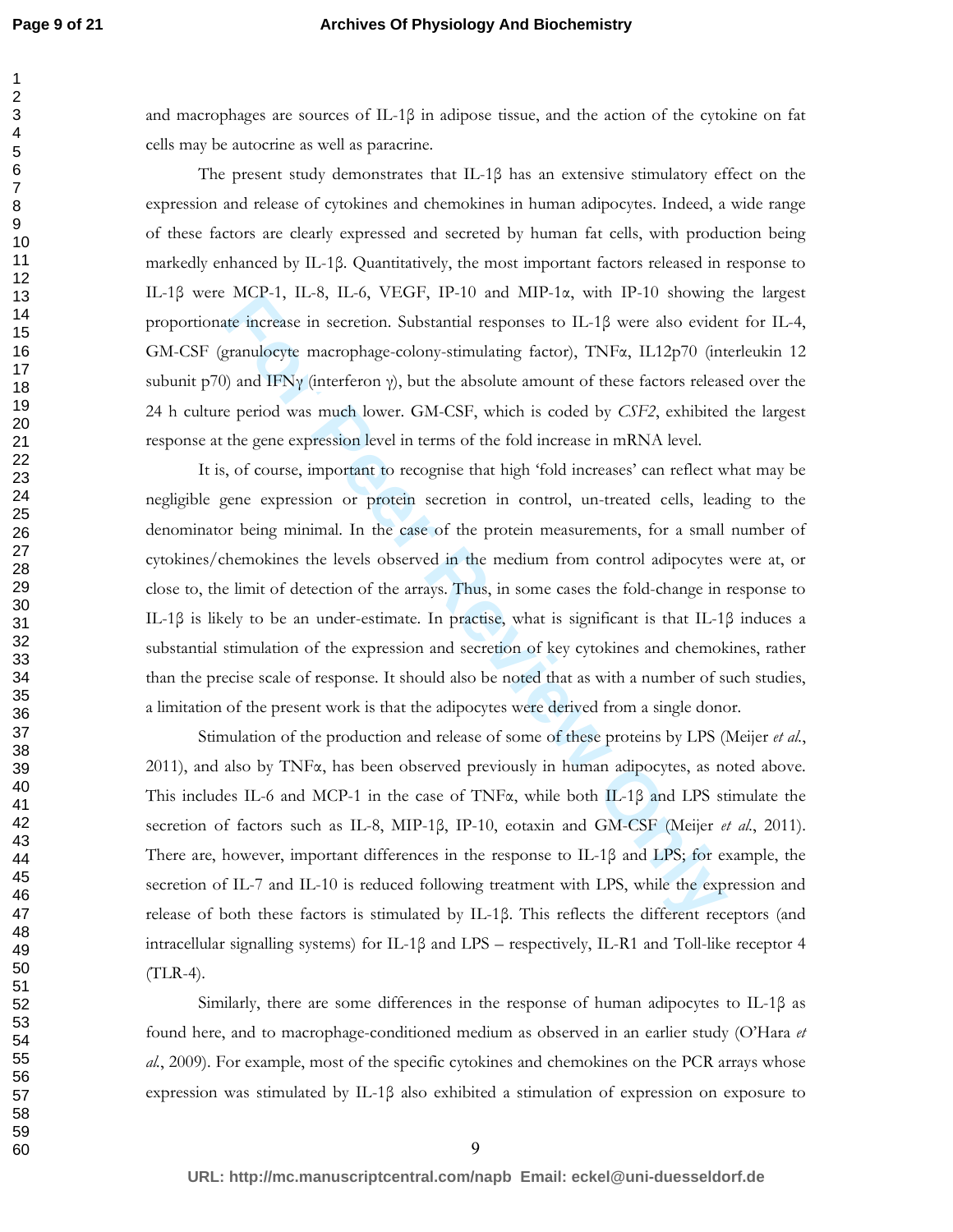macrophage secretions. However, the expression of several genes, including *CXCL10*, *CXCL11*, *CCL11*, *CCL19* and *IL15*, was not altered by macrophage-condition media, while their expression was stimulated by IL-1β. Macrophages release, of course, a range of factors, including TNFα. The difference between the response to macrophage-conditioned medium and IL-1β suggests that factors released from macrophages may inhibit, as well as stimulate, the expression of some inflammation-related genes, and in particular counteract the stimulatory effect of IL-1β.

The transformal of the cytosines and chemosines synthesised and secreted it<br>in the present study have been noted before (Meijer *et al.*, 2011), MCP-4 h<br>described as an adipokine. This factor has, nonetheless, been report While many of the cytokines and chemokines synthesised and secreted from human adipocytes in the present study have been noted before (Meijer *et al.*, 2011), MCP-4 has not been previously described as an adipokine. This factor has, nonetheless, been reported to be expressed in human adipose tissue (Hashimoto *et al.*, 2006). While secretion of both eotaxin-3 and GM-CSF is evident in this and a previous study on human fat cells in vitro (Meijer *et al.*, 2011), their expression in adipose tissue in vivo has not been noted. Cytokines and chemokines are part of the totality of protein signals and factors synthesised and released by white adipocytes. The adipokines, which proteomic studies suggest number several hundred distinct entities (Dahlman *et al.*, 2012; Rosenow *et al.*, 2013), are involved in a diverse range of metabolic and physiological processes. It is evident that a multiplicity of chemoattractants and other pro- and antiinflammatory factors are synthesised and released by adipocytes as part of the inflammatory response in obesity.

Interestingly, a key inflammation-related adipokine whose production was downregulated by IL-1β is the major adipocyte hormone adiponectin. Adiponectin has an antiinflammatory action (Ouchi *et al.*, 1999; Yokota *et al.*, 2000), so inhibition of its synthesis would be expected to augment the pro-inflammatory effect of IL-1β. However, the secretion of other anti-inflammatory factors, such as IL-10, was markedly stimulated by IL-1β, and thus the overall effect of IL-1β on inflammation in adipose tissue is not uni-dimensional. In contrast to adiponectin, production of leptin, the other signature hormone of adipocytes, is stimulated by IL-1β (Sarraf *et al.*, 1997; Simons *et al.*, 2007).

IL-1β is widely implicated in the development of type 2 diabetes, both in relation to insulin resistance and to impaired insulin secretion, and IL-1β antagonism and blockade of the IL-1 receptor are potential targets for the treatment of type 2 diabetes (Donath, 2014; Bing, 2015). At the level of the adipocyte, IL-1β has recently been shown to inhibit insulin signal transduction, this involving reduced expression of signalling proteins (Gao & Bing, 2011). Insulin sensivity may also be impaired through the IL-1β-induced suppression of adiponectin production.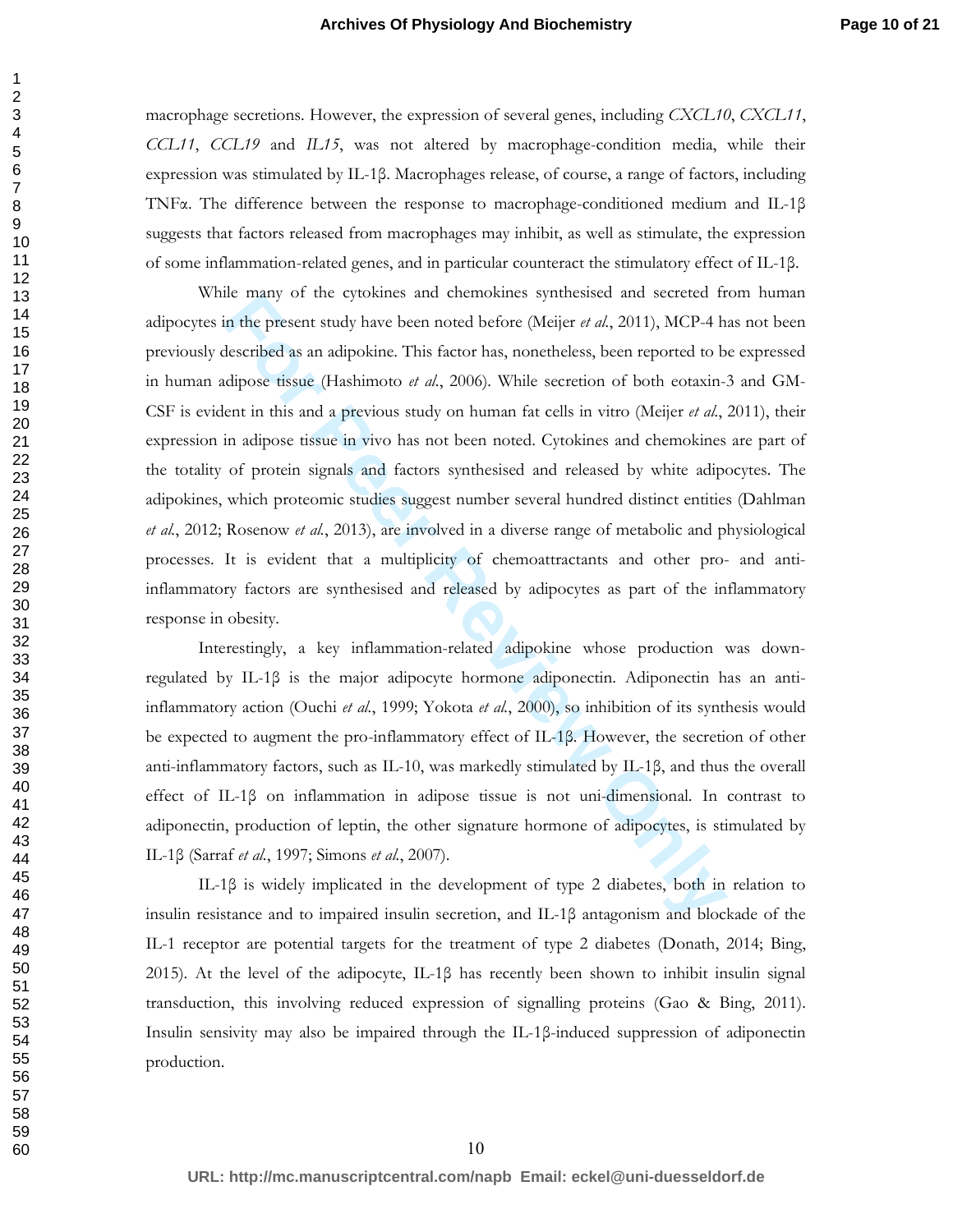# 

## **Conclusions**

IL-1β is a major factor in the regulation of the expression and secretion of a wide range of cytokines and chemokines in human adipocytes. As would be expected, there are in particular powerful stimulatory effects of IL-1β on the production of key inflammation-related signals from fat cells. Within adipose tissue, IL-1β may be derived from macrophages or from the adipocytes themselves – or indeed, from other cells in the tissue. Comparison with the response to macrophage-conditioned medium indicates that multiple factors from macrophages are likely to be implicated in the regulation of the inflammatory response in adipocytes.

# **Declarations of interest**

The authors acknowledge the Distinguished Scientist Fellowship Programme at King Saud University for financial support of this work. The authors also declare that they have no conflicts of interest in regard to this study.

**Review Only**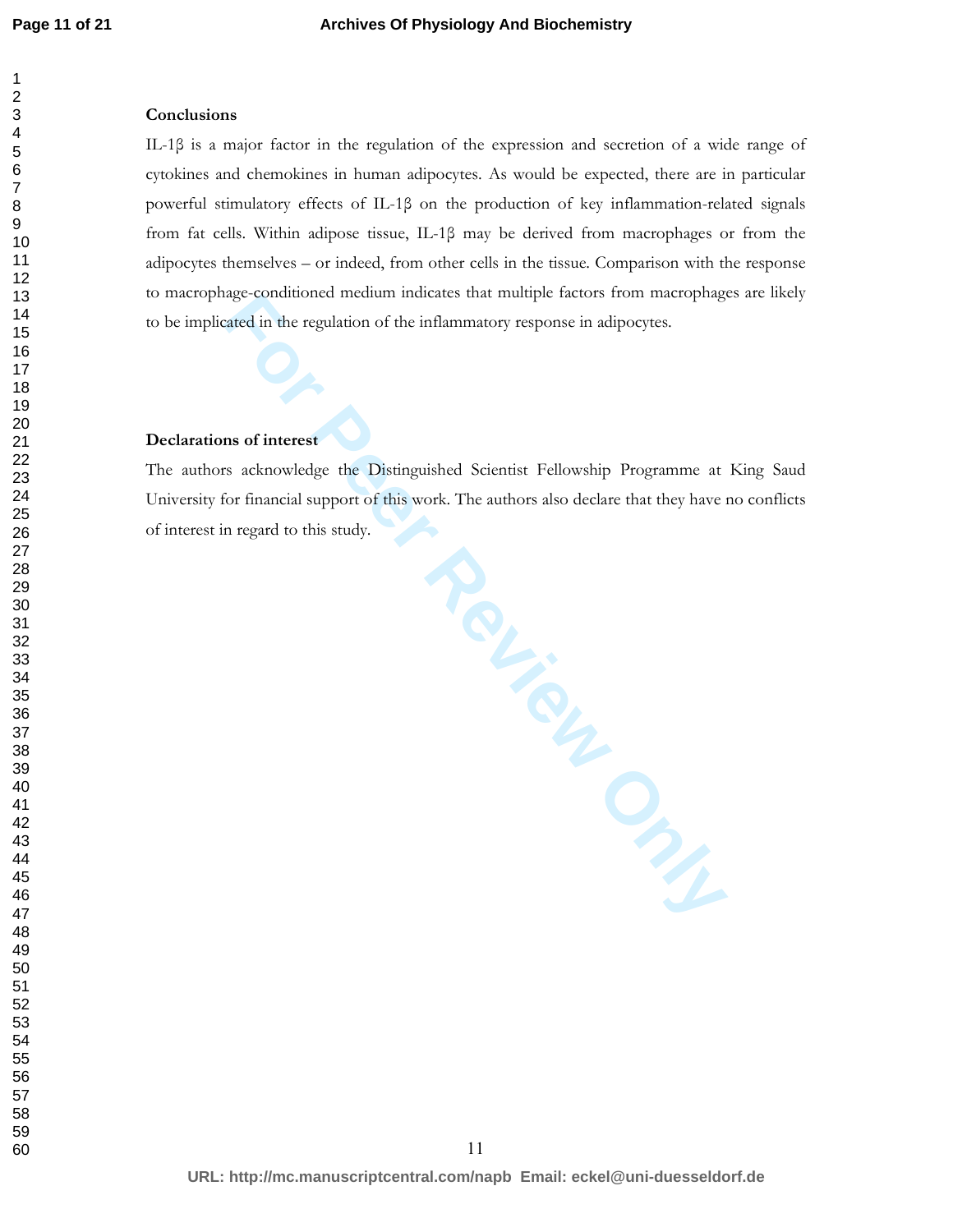**Table 1.** Genes on cytokine and chemokine PCR pathway arrays whose expression was up- or down-regulated in human white adipocytes by treatment with IL-1β

| Gene                         | Change (fold)<br>with IL-1 $\beta$ at 4 h | Change (fold)<br>with IL-18 at 24 h |  |
|------------------------------|-------------------------------------------|-------------------------------------|--|
|                              |                                           |                                     |  |
| Upregulated: 4 and 24 h      |                                           |                                     |  |
| CSE3                         | 9628                                      | 4649                                |  |
| CXCL2                        | 1551                                      | 818                                 |  |
| CXCL1                        | 1537                                      | 1109                                |  |
| ILIB                         | 1138                                      | $6.99**$                            |  |
| CXCL10                       | 1089                                      | 36.8                                |  |
| IL8                          | 759                                       | 310                                 |  |
| CCL20                        | 669                                       | 2277                                |  |
| CCL5                         | 581                                       | 2433                                |  |
| CCL3                         | 288                                       | 26.3                                |  |
| IL6                          | 245                                       | 106                                 |  |
| ${\it LIF}$                  | 195                                       | 11.9                                |  |
| CXCL11                       | 148                                       | $17.3**$                            |  |
| CCL19                        | 124                                       | 1594                                |  |
| CCL2                         | 119                                       | 136                                 |  |
| CSE2                         | 57.0                                      | $3.27*$                             |  |
| CCL7                         | 51.4                                      | 9.56                                |  |
| CXCL5                        | 45.2                                      | 148                                 |  |
| IL1RN                        | 36.3                                      | 53.0                                |  |
| IL7                          | 22.0                                      | $10.5\,$                            |  |
| CCL11                        | 17.7                                      | 4.19                                |  |
| IL15                         | 4.82                                      | 2.41                                |  |
| CX3CL1                       | 4.64                                      | $2.27**$                            |  |
| CCL13                        | 2.61                                      | 6.68                                |  |
| CSF1                         | 2.57                                      | 2.39                                |  |
|                              |                                           |                                     |  |
| <b>Upregulated: 4 h only</b> |                                           |                                     |  |
| IL1A                         | 23.1                                      |                                     |  |
| <b>TNFA</b>                  | $\overline{21.9}$                         |                                     |  |
| CCL8                         | 9.04                                      |                                     |  |
| TNFRSF11B                    | 7.90                                      |                                     |  |
| BMP2                         | 5.12                                      |                                     |  |
| IL23A                        | 5.06                                      |                                     |  |
| CCL1                         | $3.19*$                                   |                                     |  |
| TGFB2                        |                                           |                                     |  |
|                              | 2.84<br>$2.26**$                          |                                     |  |
| IL12A                        |                                           |                                     |  |
| Upregulated: 24 h only       |                                           |                                     |  |
| CXCL12                       |                                           | 4.07                                |  |
|                              |                                           |                                     |  |
| Downregulated: 4 and 24 h    |                                           |                                     |  |
| <b>NODAL</b>                 | $0.275**$                                 | $0.438*$                            |  |
| IL16                         | 0.371                                     | 0.438                               |  |
|                              |                                           |                                     |  |
| Downregulated: 4 h only      |                                           |                                     |  |
| SIPP1                        | 0.400                                     |                                     |  |

12

**URL: http://mc.manuscriptcentral.com/napb Email: eckel@uni-duesseldorf.de**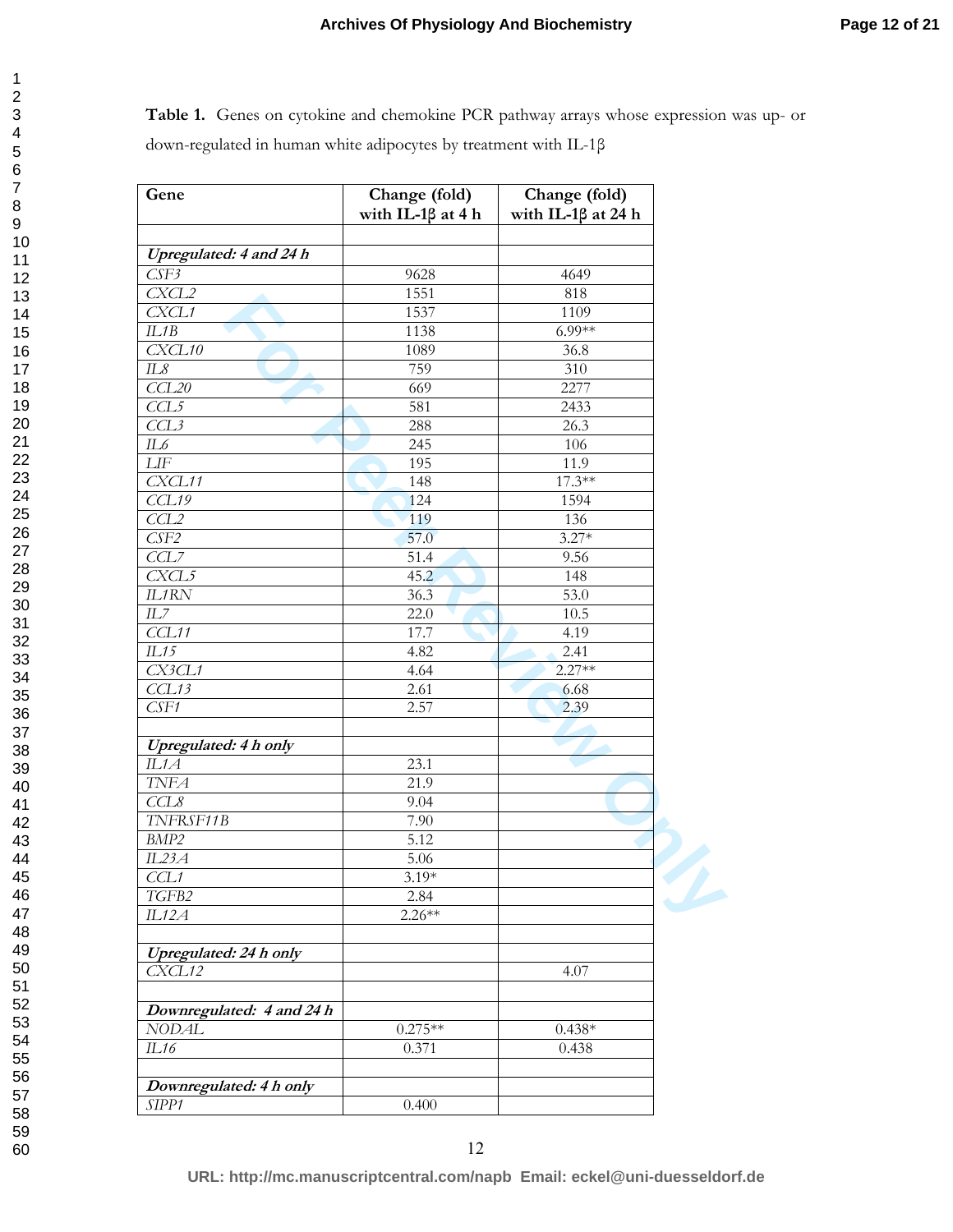| Downregulated: 24 h only |           |
|--------------------------|-----------|
| IL18                     | $0.466**$ |
| IFNA2                    | $0.349*$  |
| BMP4                     | 0.339     |
| II .24                   | $0.305**$ |
| TNFSF13B                 | 0.267     |
| С5                       | 0.263     |
| TGFB2                    | 0.248     |
| <i>ADIPOQ</i>            | 0.229     |
| TNFSF10                  | 0.145     |
|                          |           |

Human adipocytes differentiated from preadipocytes in culture were incubated in the presence or absence of human recombinant IL-1β (2 ng/ml) and cytokine and chemokine gene expression probed with PCR pathway arrays. The genes listed are those where there was a statistically significant (*P<0.05 or more*) change in relative mRNA level of at least 2-fold between IL-1β treated and control adipocytes (controls normalised to  $= 1.0$ ); all fold-changes are significant at *P<0.001*, except those marked \* or \*\* where *P<0.05* or *P<0.01*, respectively. The fold-changes are derived from 5-6 groups of adipocytes at both 4 and 24 h.

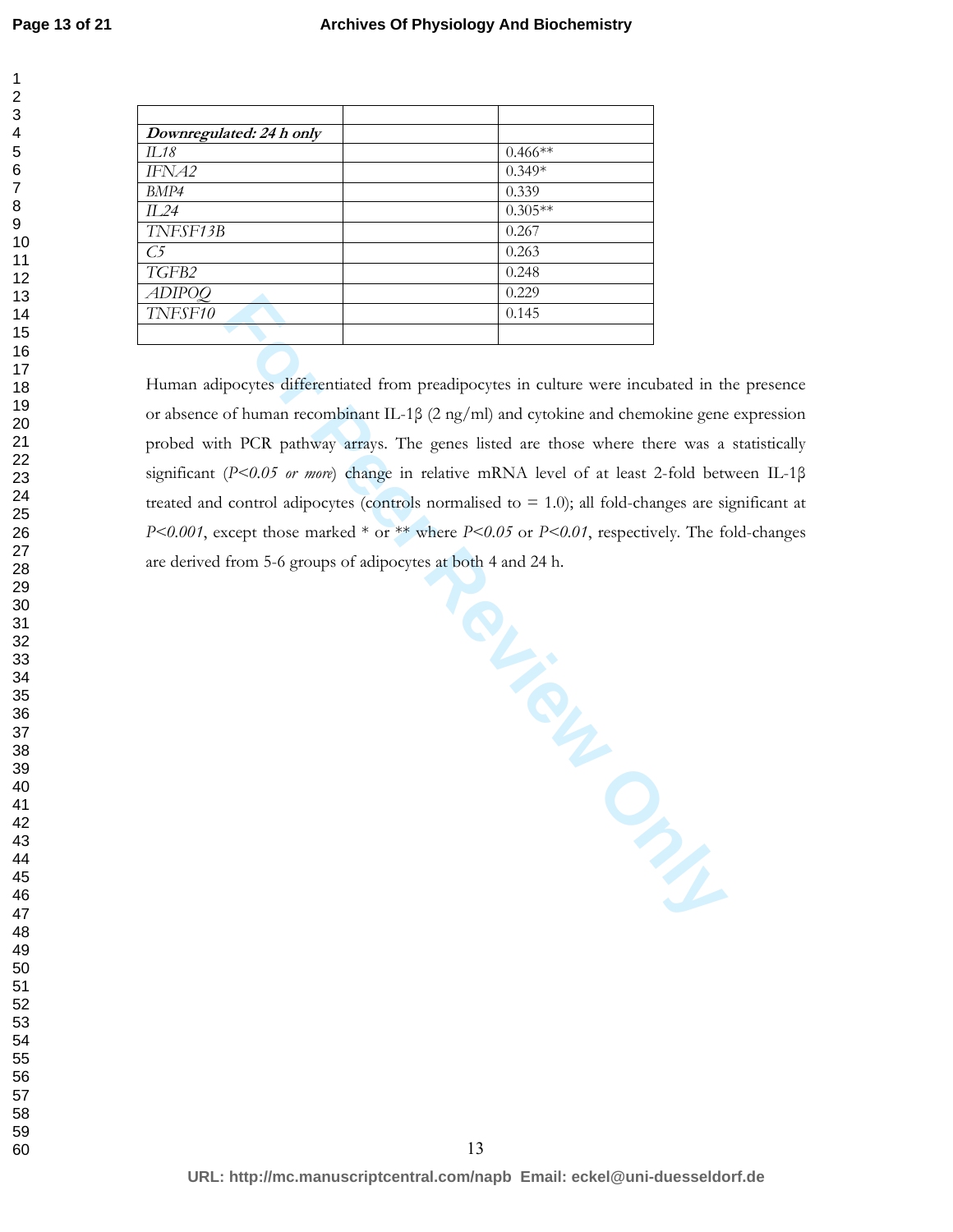|            |  |  | <b>Table 2.</b> Effect of IL-1 $\beta$ on cytokine and chemokine protein secretion from human white |  |  |  |
|------------|--|--|-----------------------------------------------------------------------------------------------------|--|--|--|
| adipocytes |  |  |                                                                                                     |  |  |  |

| Protein                                                                                      | Control        | IL-1β treated                 | Fold-change       |
|----------------------------------------------------------------------------------------------|----------------|-------------------------------|-------------------|
|                                                                                              | (pg/ml)        | (pg/ml)                       | with IL-1 $\beta$ |
|                                                                                              |                |                               |                   |
| IP-10 (interferon gamma-induced protein 10)                                                  | $0.05 + 0.02$  | $251.2 + 28.9$                | 5127              |
| IL-4 (interleukin-4)                                                                         | $0.01 + 0.00$  | $2.38 + 0.14$                 | 380               |
| IL-6 (interleukin-6)                                                                         | $6.00 + 0.19$  | $2184 + 19$                   | 364               |
| GM-CSF (granulocyte macrophage-colony-                                                       |                |                               |                   |
| stimulating factor)                                                                          | $0.04 + 0.01$  | $12.64 + 0.60$                | 330               |
| TNF <sub>a</sub> (tumour necrosis factor a)                                                  | $0.03 + 0.01$  | $5.55 + 0.32$                 | 168               |
| IL12p70 (interleukin 12 subunit p70)                                                         | $0.04 + 0.01$  | $5.38 + 0.53$                 | 129               |
| IL-8 (interleukin-8)                                                                         | $54.68 + 2.02$ | $6330 + 23$                   | 116               |
| IL-10 (interleukin-10)                                                                       | $0.02 + 0.00$  | $2.33 + 0.16$                 | 108               |
| IFNy (interferon $\gamma$ )                                                                  | $0.09 + 0.03$  | $9.45 + 0.32$                 | 104               |
| MIP-1β (macrophage inflammatory protein 1β)                                                  | $0.27 + 0.02$  | $17.89 + 1.30$                | 67.3              |
| MIP-1 $\alpha$ (macrophage inflammatory protein 1 $\alpha$ )                                 | $1.90 + 0.20$  | $105.9 + 3.9$                 | 55.7              |
| MCP-1 (monocyte chemoattractant protein 1)                                                   | $207.6 + 15.7$ | $7000 + 152$                  | 33.7              |
| IL-13 (interleukin-13)                                                                       | $0.47 + 0.06$  | $13.56 + 0.29$                | 28.7              |
| IL-2 (interleukin-2)                                                                         | $0.09 + 0.02$  | $2.54 + 0.09$                 | 27.9              |
| MDC (macrophage-derived chemokine)                                                           | $1.71 + 0.48$  | $47.27 \pm 10.72**$           | 27.7              |
| Eotaxin                                                                                      | $0.47 + 0.13$  | $11.62 + 0.92$                | 24.7              |
| MCP-4 (monocyte chemoattractant protein 4)                                                   | $0.44 + 0.08$  | $10.41 + 0.57$                | 23.9              |
| Eotaxin-3                                                                                    | $0.97 + 0.43$  | $17.94 \pm 6.47$ *            | $18.6\,$          |
| activation<br><b>TARC</b><br>and<br>regulated<br>(thymus<br>chemokine)                       | $0.58 + 0.08$  | $7.43 + 1.35$                 | 12.8              |
| IL-7 (interleukin-7)                                                                         | $0.82 + 0.05$  | $5.66 + 0.21$                 | 6.93              |
| VEGF (vascular endothelial growth factor)                                                    | $204.8 + 2.6$  | $648.4 \pm 17.1$              | 3.17              |
| IL-15 (interleukin-15)                                                                       | $0.29 + 0.01$  | $0.67 + 0.03$                 | 2.30              |
| IL-16 (interleukin-15)                                                                       |                | $0.14 \pm 0.05^{NS}$          | 2.12              |
|                                                                                              | $0.07 + 0.05$  |                               |                   |
| IL-17 (interleukin-17)                                                                       | $0.06 + 0.03$  | $0.13 \pm 0.03$ <sup>NS</sup> | 2.11              |
| TNF $\beta$ (tumour necrosis factor $\beta$ )                                                | $0.03 + 0.01$  | $0.05 \pm 0.01*$              | 1.81              |
| IL12p40 (interleukin 12 subunit p40)                                                         | $0.13 + 0.04$  | $0.22 \pm 0.04^{NS}$          | 1.60              |
| IL-5 (interleukin-5)                                                                         | $0.10 + 0.02$  | $0.11 \pm 0.02^{NS}$          | 1.08              |
| IL-1 $\alpha$ (interleukin-1 $\alpha$ )                                                      | $0.42 + 0.40$  | $0.03 \pm 0.01$ <sup>NS</sup> | 0.07              |
| IL-1 $\beta$ (interleukin-1 $\beta$ )                                                        | $0.03 + 0.00$  | $280.3 + 4.1$                 | 10376             |
|                                                                                              |                |                               |                   |
| Human adipocytes differentiated from preadipocytes in culture were incubated in the presence |                |                               |                   |

Human adipocytes differentiated from preadipocytes in culture were incubated in the presence or absence of human recombinant IL-1β (2 ng/ml). Protein arrays were used to screen the effect of IL-1β on cytokine and chemokine secretion into the medium over 24 h. The differences between the IL-1β treated and control cells were statistically significant at *P<0.001*, except those marked \* and \*\* where *P<0.05* and *P<0.01,* respectively. NS, not significant (*P>0.05*). The results are the means  $\pm$  SE of 5-6 groups of adipocytes. IL-1 $\beta$  is shown to illustrate the very low basal levels of secretion of this cytokine. The lowest detection limit was for IL-8 (0.01 pg/ml).

59 60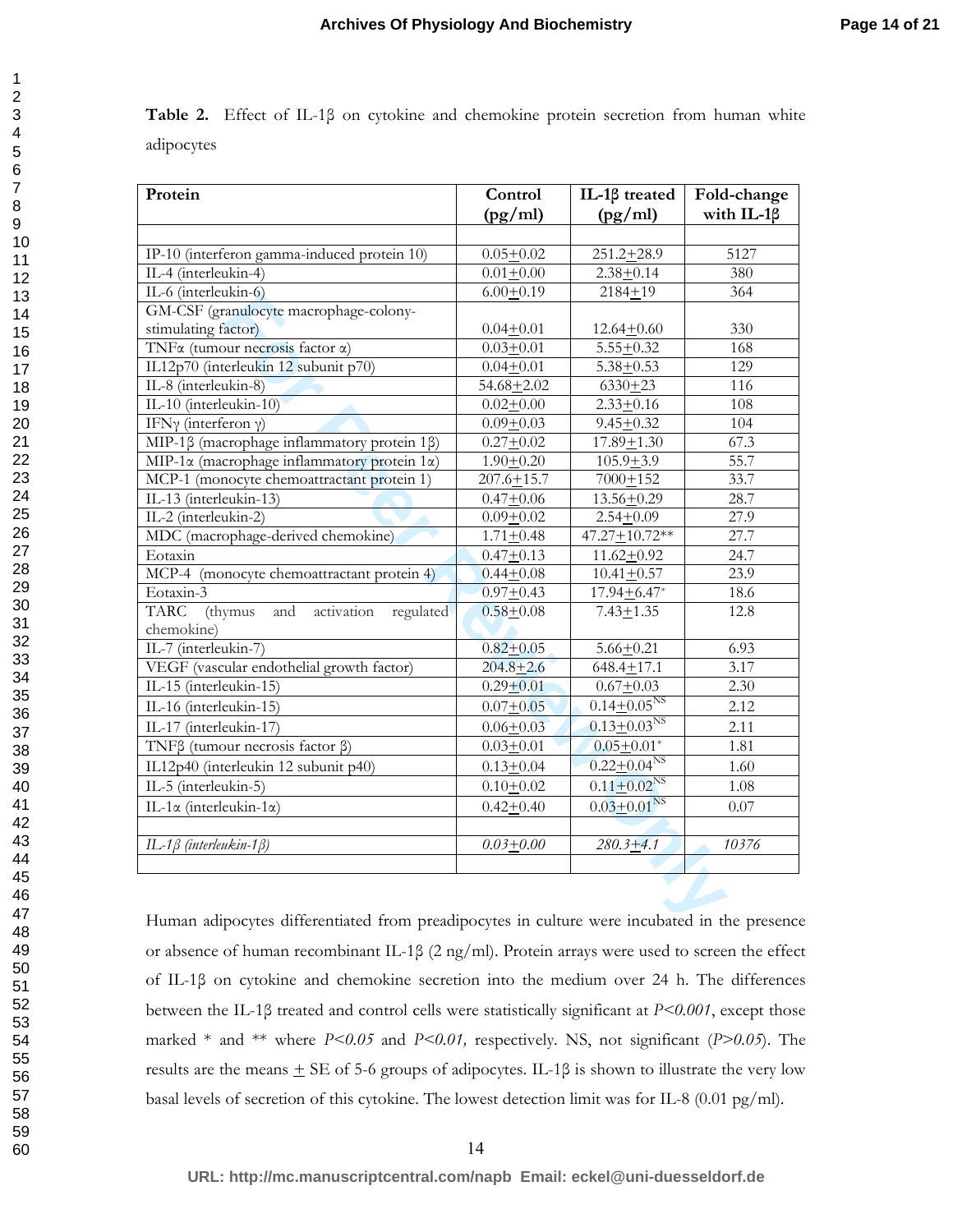#### **References**

- Arita Y, Kihara S, Ouchi N, Takahashi M, Maeda K, Miyagawa J, Hotta K, Shimomura I, Nakamura T, Miyaoka K, Kuriyama H, Nishida M, Yamashita S, Okubo K, Matsubara K, Muraguchi M, Ohmoto Y, Funahashi T, Matsuzawa Y. 1999. Paradoxical decrease of an adipose-specific protein, adiponectin, in obesity. *Biochem Biophys Res Commun* 257:79-83.
- Berg AH, Combs TP, Du X, Brownlee M, Scherer PE. 2001. The adipocyte-secreted protein Acrp30 enhances hepatic insulin action. *Nature Med* 7:947-53.
- Comiss TP, Du A, Brownlee M, Scheter PP. 2001. The ampocyte-sected p30 enhances hepatic insulin action. Nature *Med* 7:947-53.<br>Ciucci T, Rousseau D, Bourlier V, Duffaut C, Bonnafous S, Blin-Y<br>B, R, Iannelli A, Gugenheim J, Bertola A, Ciucci T, Rousseau D, Bourlier V, Duffaut C, Bonnafous S, Blin-Wakkach C, Anty R, Iannelli A, Gugenheim J, Tran A, Bouloumié A, Gual P, Wakkach A. 2012. Identification of adipose tissue dendritic cells correlated with obesity-associated insulinresistance and inducing Th17 responses in mice and patients. *Diabetes* 61:2238-47.
- Bing C. 2015. Is interleukin-1β a culprit in macrophage-adipocyte crosstalk in obesity? *Adipocyte*  4:149-52.
- Bluher M. 2009. Adipose tissue dysfunction in obesity. *Exp Clin Endocrinol Diabetes* 117:241-50.
- Brestoff JR, Kim BS, Saenz SA, Stine RR, Monticelli LA, Sonnenberg GF, Thome JJ, Farber DL, Lutfy K, Seale P, Artis D. 2015. Group 2 innate lymphoid cells promote beiging of white adipose tissue and limit obesity. *Nature* 519:242-6.
- Dahlman I, Elsen M, Tennagels N, Korn M, Brockmann B, Sell H, Eckel J, Arner P. 2012. Functional annotation of the human fat cell secretome. *Arch Physiol Biochem* 118:84-91.
- Donath MY. 2014. Targeting inflammation in the treatment of type 2 diabetes: time to start. *Nature Rev Drug Discov* 13:465-76.
- Fietta P, Costa E, Delsante G. 2014. Interleukins (ILs), a fascinating family of cytokines. Part I: ILs from IL-1 to IL-19. *Theor Biol Forum* 107:13-45.
- Frühbeck G, Gómez-Ambrosi J, Muruzabal FJ, Burrell MA. 2001. The adipocyte: a model for integration of endocrine and metabolic signaling in energy metabolism regulation. *Am J Physiol* 280:E827-E47.
- Gao D, Bing C. 2011. Macrophage-induced expression and release of matrix metalloproteinase 1 and 3 by human preadipocytes is mediated by IL-1β via activation of MAPK signaling. *J Cell Physiol* 226:2869-80.
- Gao D, Madi M, Ding C, Fok M, Steele T, Ford C, Hunter L, Bing C. 2014. Interleukin-1β mediates macrophage-induced impairment of insulin signaling in human primary adipocytes. *Am J Physiol Endocrinol Metab* 307:E289-E304.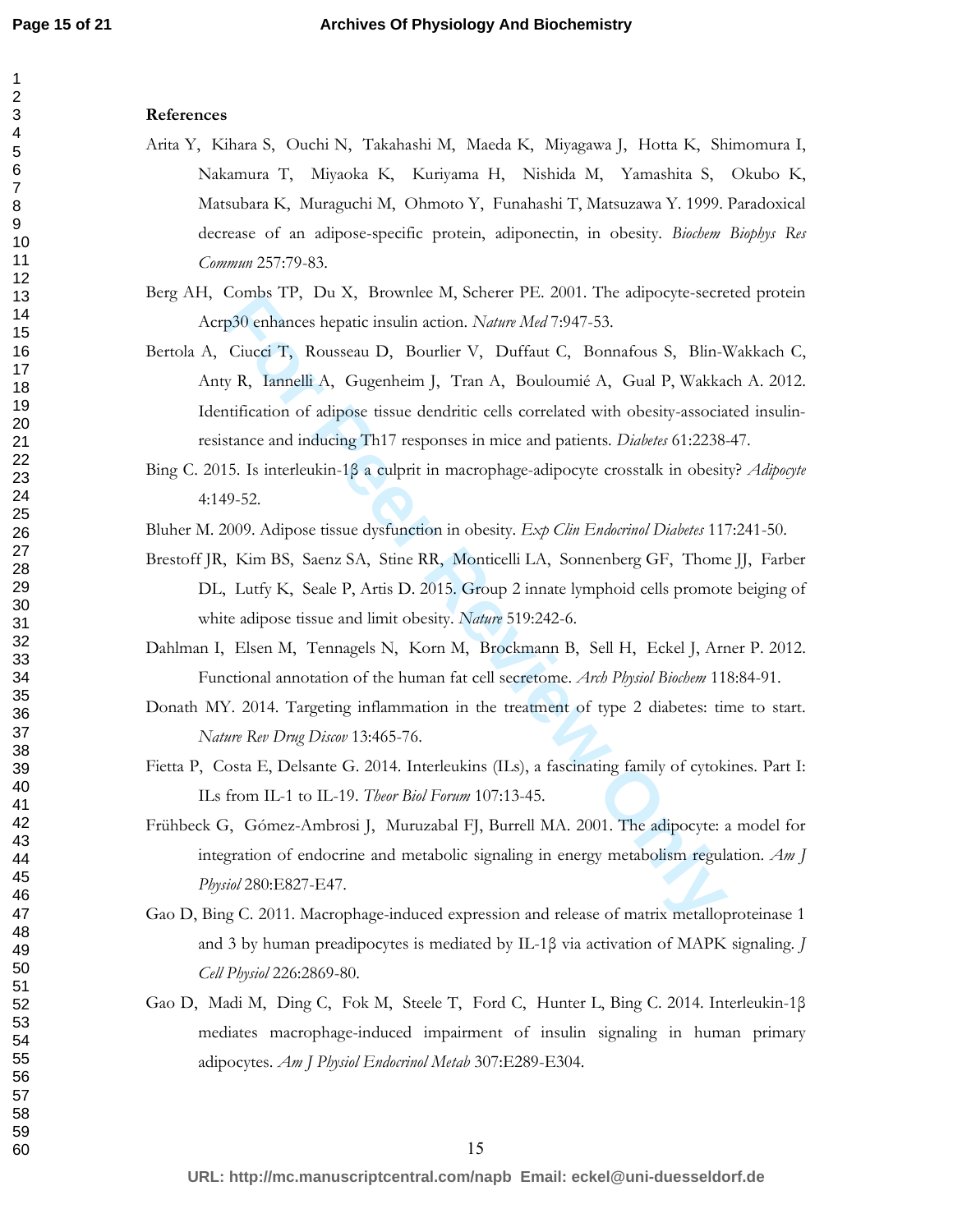- Hashimoto I, Wada J, Hida A, Baba M, Miyatake N, Eguchi J, Shikata K, Makino H. 2006. Elevated serum monocyte chemoattractant protein-4 and chronic inflammation in overweight subjects. *Obesity* 14:799-811.
- Hotamisligil GS, Shargill NS, Spiegelman BM. 1993. Adipose expression of tumor necrosis factor-α - direct role in obesity-linked insulin resistance. *Science* 259:87-91.

Hotamisligil GS. 2006. Inflammation and metabolic disorders. *Nature* 444:860-67.

Funanism 1, Anta 1, Takanasm in, Massuda in, Okamoo 1, Figman H, Ouchi N, Maeda K, Nishida M, Kihara S, Sakai N, Negawa K, Muraguchi M, Ohmoto Y, Nakamura T, Yamashita S, Fsuzawa Y. 2000. Plasma concentrations of a novel, Hotta K, Funahashi T, Arita Y, Takahashi M, Matsuda M, Okamoto Y, Iwahashi H, Kuriyama H, Ouchi N, Maeda K, Nishida M, Kihara S, Sakai N, Nakajima T, Hasegawa K, Muraguchi M, Ohmoto Y, Nakamura T, Yamashita S, Hanafusa T, Matsuzawa Y. 2000. Plasma concentrations of a novel, adipose-specific protein, adiponectin, in type 2 diabetic patients. *Arterioscl Thromb Vasc Biol* 20:1595-99.

Kopelman PG. 2000. Obesity as a medical problem. *Nature* 404:635-43.

- Lacasa D, Taleb S, Keophiphath M, Miranville A, Clement K. 2007. Macrophage-secreted factors impair human adipogenesis: involvement of proinflammatory state in preadipocytes. *Endocrinology* 148:868-77.
- Lopalco G, Cantarini L, Vitale A, Iannone F, Anelli MG, Andreozzi L, Lapadula G, Galeazzi M, Rigante D. 2015. Interleukin-1 as a common denominator from autoinflammatory to autoimmune disorders: premises, perils, and perspectives. *Mediat Inflamm* 2015:194864.
- Meijer K, de Vries M, Al-Lahham S, Bruinenberg M, Weening D, Dijkstra M, Kloosterhuis N, van der Leij RJ, van der Want H, Kroesen BJ, Vonk R, Rezaee F. 2011. Human primary adipocytes exhibit immune cell function: adipocytes prime inflammation independent of macrophages. *PLoS One* 6:e17154.
- O'Hara A, Lim F-L, Mazzatti D, Trayhurn P. 2009. Microarray analysis identifies matrix metalloproteinases (MMPs) as key genes whose expression is up-regulated in human adipocytes by macrophage-conditioned medium. *Pflügers Archiv Eur J Physiol* 458:1103-14.
- O'Hara A, Lim F-L, Mazzatti DJ, Trayhurn P. 2012. Stimulation of inflammatory gene expression in human preadipocytes by macrophage-conditioned medium: Upregulation of IL-6 production by macrophage-derived IL-1β. *Mol Cell Endocrinol* 349:239-47.
- Ouchi N, Kihara S, Arita Y, Maeda K, Kuriyama H, Okamoto Y, Hotta K, Nishida M, Takahashi M, Nakamura T, Yamashita S, Funahashi T, Matsuzawa Y. 1999. Novel modulator for endothelial adhesion molecules - Adipocyte-derived plasma protein adiponectin. *Circulation* 100:2473-76.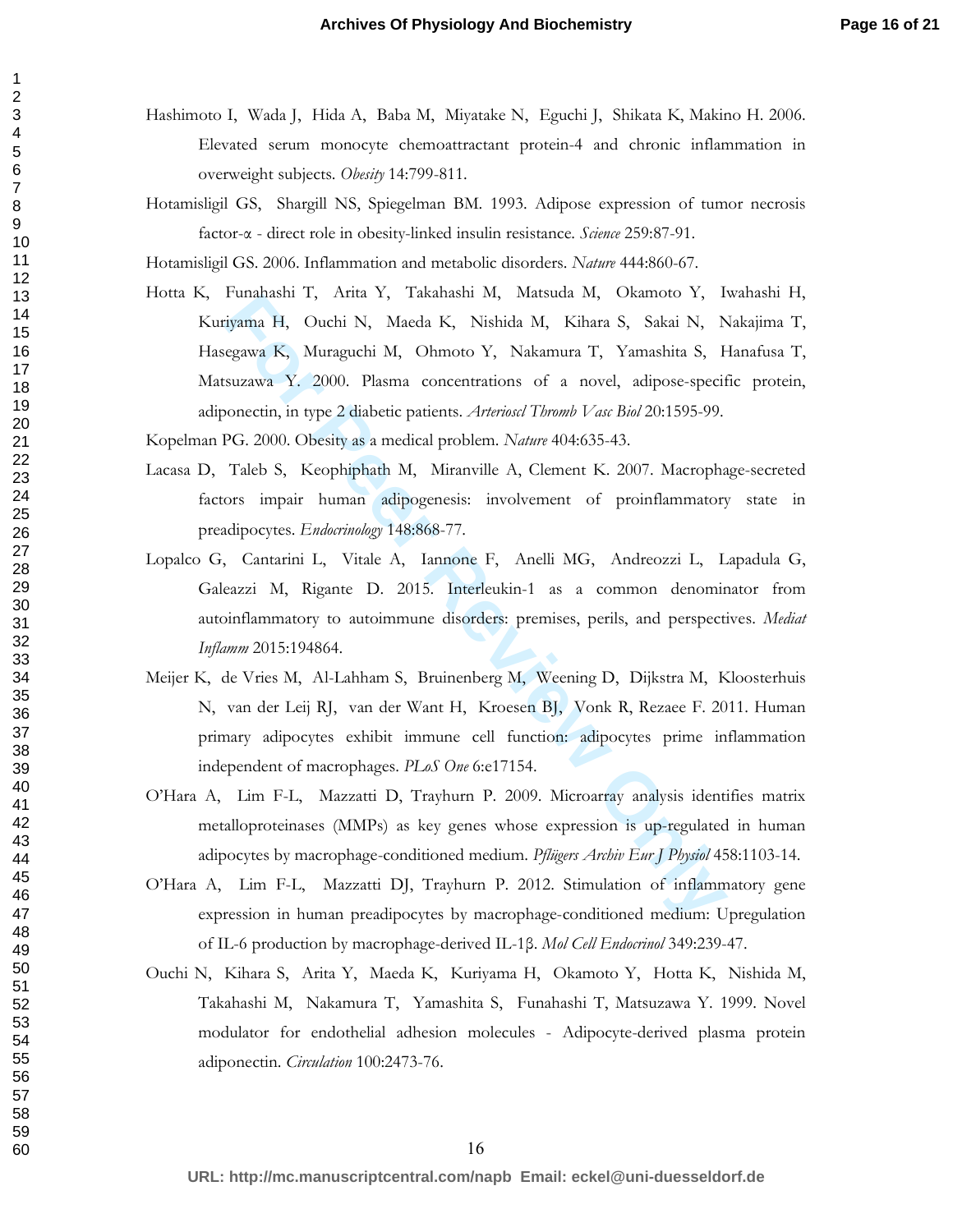## **Archives Of Physiology And Biochemistry**

- Peeraully MR, Jenkins JR, Trayhurn P. 2004. NGF gene expression and secretion in white adipose tissue: regulation in 3T3-L1 adipocytes by hormones and inflammatory cytokines. *Am J Physiol Endocrinol Metab* 287:E331-E39.
- Pond CM. 2005. Adipose tissue and the immune system. *Prost Leuk Essent Fatty Acids* 73:17-30.
- Rajala MW, Obici S, Scherer PE, Rossetti L. 2003. Adipose-derived resistin and gut-derived resistin-like molecule-β selectively impair insulin action on glucose production. *J Clin Invest* 111:225-30.
- Rosen ED, Spiegelman BM. 2006. Adipocytes as regulators of energy balance and glucose homeostasis. *Nature* 444:847-53.
- Rosenow A, Noben JP, Bouwman FG, Mariman EC, Renes J. 2013. Hypoxia-mimetic effects in the secretome of human preadipocytes and adipocytes. *Biochim Biophys Acta* 1834:2761- 71.
- Sarraf P, Frederich RC, Turner EM, Ma G, Jaskowiak NT, Rivet DJ, Flier JS, Lowell BB, Fraker DL, Alexander HR. 1997. Multiple cytokines and acute inflammation raise mouse leptin levels: Potential role in inflammatory anorexia. *J Exp Med* 185:171-75.
- *Is 111223-50.*<br> **For Peer Review And Solution** BM. 2006. Adipocytes as regulators of energy balance a<br>
reostasis. Nature 444-847-53.<br> **For PP, Bouwman FG, Mariman EC, Renes J. 2013.** Hypoxia-min<br>
free secretome of human p Simons PJ, van den Pangaart PS, Aerts JMFG, Boon L. 2007. Pro-inflammatory delipidizing cytokines reduce adiponectin secretion from human adipocytes without affecting adiponectin oligomerization. *J Endocrinol* 192:289-99.
- Trayhurn P, Beattie JH. 2001. Physiological role of adipose tissue: white adipose tissue as an endocrine and secretory organ. *Proc Nutr Soc* 60:329-39.
- Trayhurn P. 2013. Hypoxia and adipose tissue function and dysfunction in obesity. *Physiol Rev*  93:1-21.
- Wang B, Jenkins JR, Trayhurn P. 2005. Expression and secretion of inflammation-related adipokines by human adipocytes differentiated in culture: Integrated response to TNF-α. *Am J Physiol Endocrinol Metab* 288:E731-E40.
- Wang B, Trayhurn P. 2006. Acute and prolonged effects of TNF-alpha on the expression and secretion of inflammation-related adipokines by human adipocytes differentiated in culture. *Pflügers Archiv Eur J Physiol* 452:418-27.
- Wang B, Wood IS, Trayhurn P. 2008. PCR arrays identify metallothionein-3 as a highly hypoxiainducible gene in human adipocytes. *Biochem Biophys Res Commun* 368:88-93.
- Weisberg SP, McCann D, Desai M, Rosenbaum M, Leibel RL, Ferrante AW, Jr. 2003. Obesity is associated with macrophage accumulation in adipose tissue. *J Clin Invest* 112:1796-808.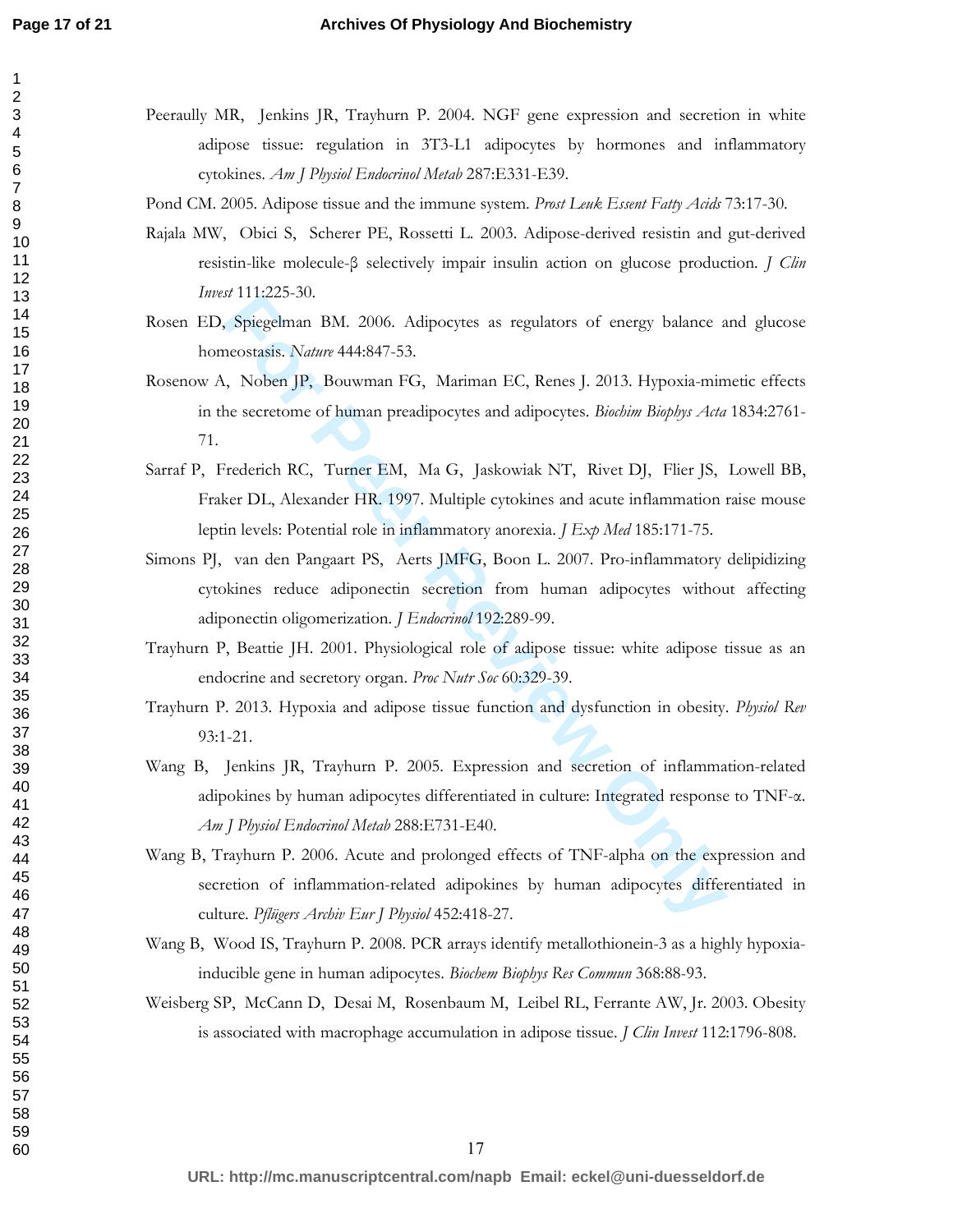- Xu H, Barnes GT, Yang Q, Tan G, Yang D, Chou CJ, Sole J, Nichols A, Ross JS, Tartaglia LA, Chen H. 2003. Chronic inflammation in fat plays a crucial role in the development of obesity-related insulin resistance. *J Clin Invest* 112:1821-30.
- Yamauchi T, Kamon J, Waki H, Terauchi Y, Kubota N, Hara K, Mori Y, Ide T, Murakami K, Tsuboyama-Kasaoka N, Ezaki O, Akanuma Y, Gavrilova O, Vinson C, Reitman ML, Kagechika H, Shudo K, Yoda M, Nakano Y, Tobe K, Nagai R, Kimura S, Tomita M, Froguel P, Kadowaki T. 2001. The fat-derived hormone adiponectin reverses insulin resistance associated with both lipoatrophy and obesity. *Nature Med* 7:941-6.
- ma M, Froguer F, Natowaki T. 2001. The Tate-derived nomione amponed<br>this resistance associated with both lipoatrophy and obesity. Nature Med 7:9<br>Oritani K, Takahashi I, Ishikawa J, Matsuzawa Y. 2000. Adiponectin, a new men Yokota T, Oritani K, Takahashi I, Ishikawa J, Matsuyama A, Ouchi N, Kihara S, Funahashi T, Tenner AJ, Tomiyama Y, Matsuzawa Y. 2000. Adiponectin, a new member of the family of soluble defense collagens, negatively regulates the growth of myelomonocytic progenitors and the functions of macrophages. *Blood* 96:1723-32.

**URL: http://mc.manuscriptcentral.com/napb Email: eckel@uni-duesseldorf.de**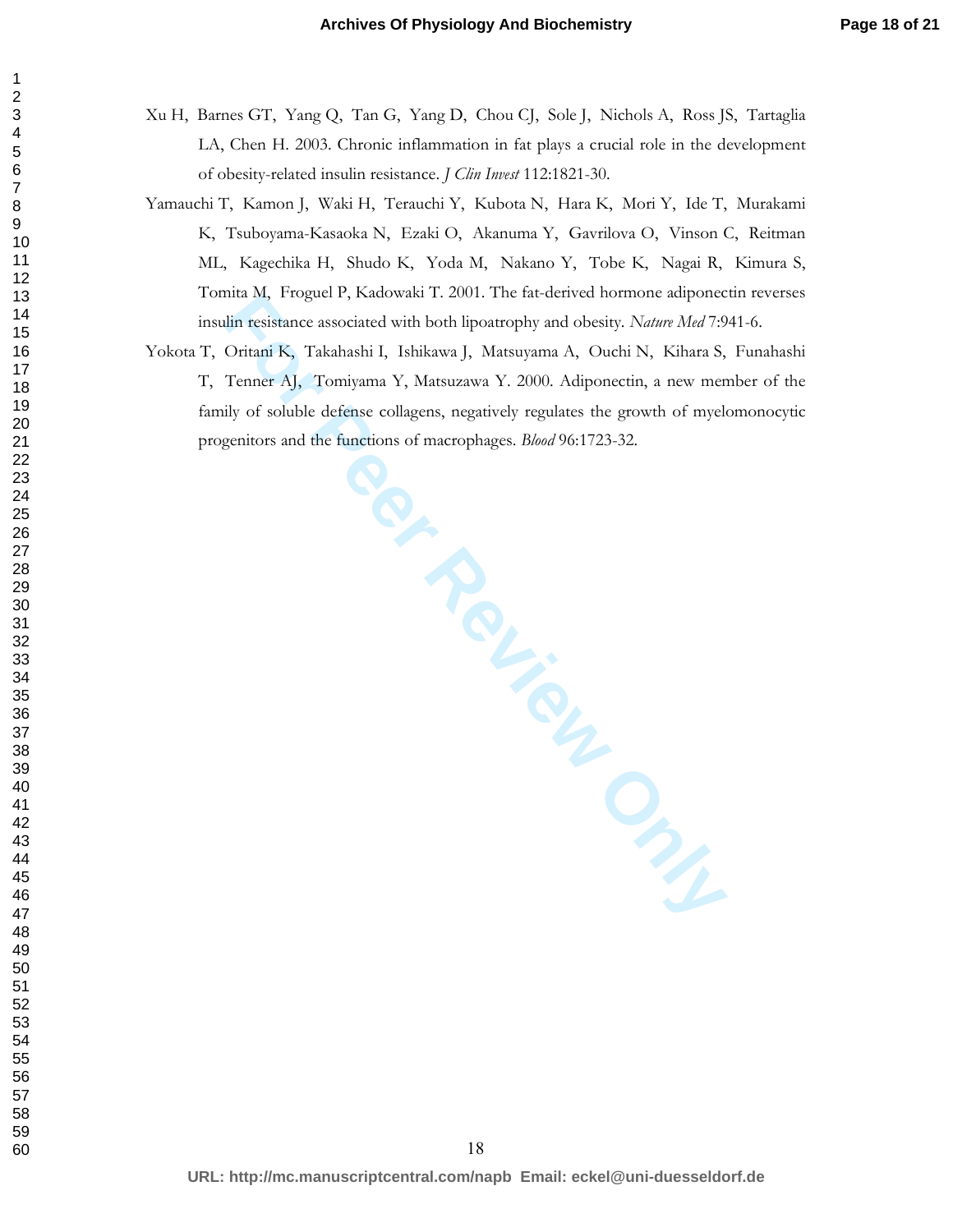#### **Legends to Figures**

**Figure 1.** Illustration of patterns of effects of IL-1β on cytokine and chemokine gene expression in human adipocytes. The results show the fold-changes in mRNA level for adipocytes treated with IL-1β compared with controls (controls normalised to 1) at 4 and 24 h. All differences shown reflect statistically significant changes (*P<0.001*) in mRNA level between IL-1β treated and control adipocytes, except for *ADIPOQ* at 4 h. The fold-changes are derived from 5-6 groups of adipocytes at both 4 and 24 h.

**For Peer Review Only Figure 2.** Examples of pattern of effects of IL-1β on cytokine and chemokine protein secretion by human adipocytes. Data, which are for 24 h, are means  $\pm$  SE (bars) for 5-6 groups of adipocytes. Differences were statistically significant (*P<0.001*) between IL-1β treated and control adipocytes, except those marked NS (not significant, *P>0.05)***.**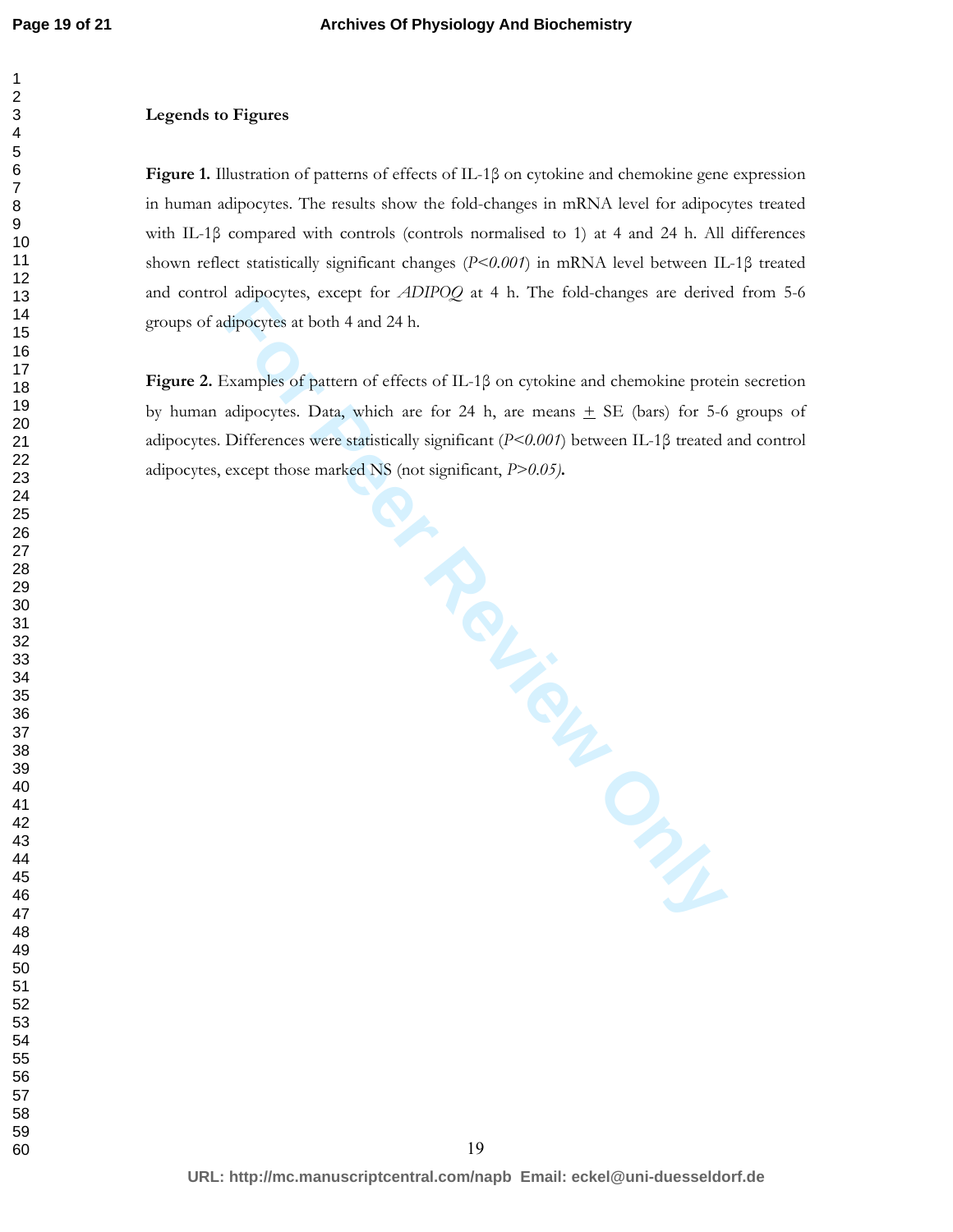Figure 1





209x296mm (263 x 263 DPI)